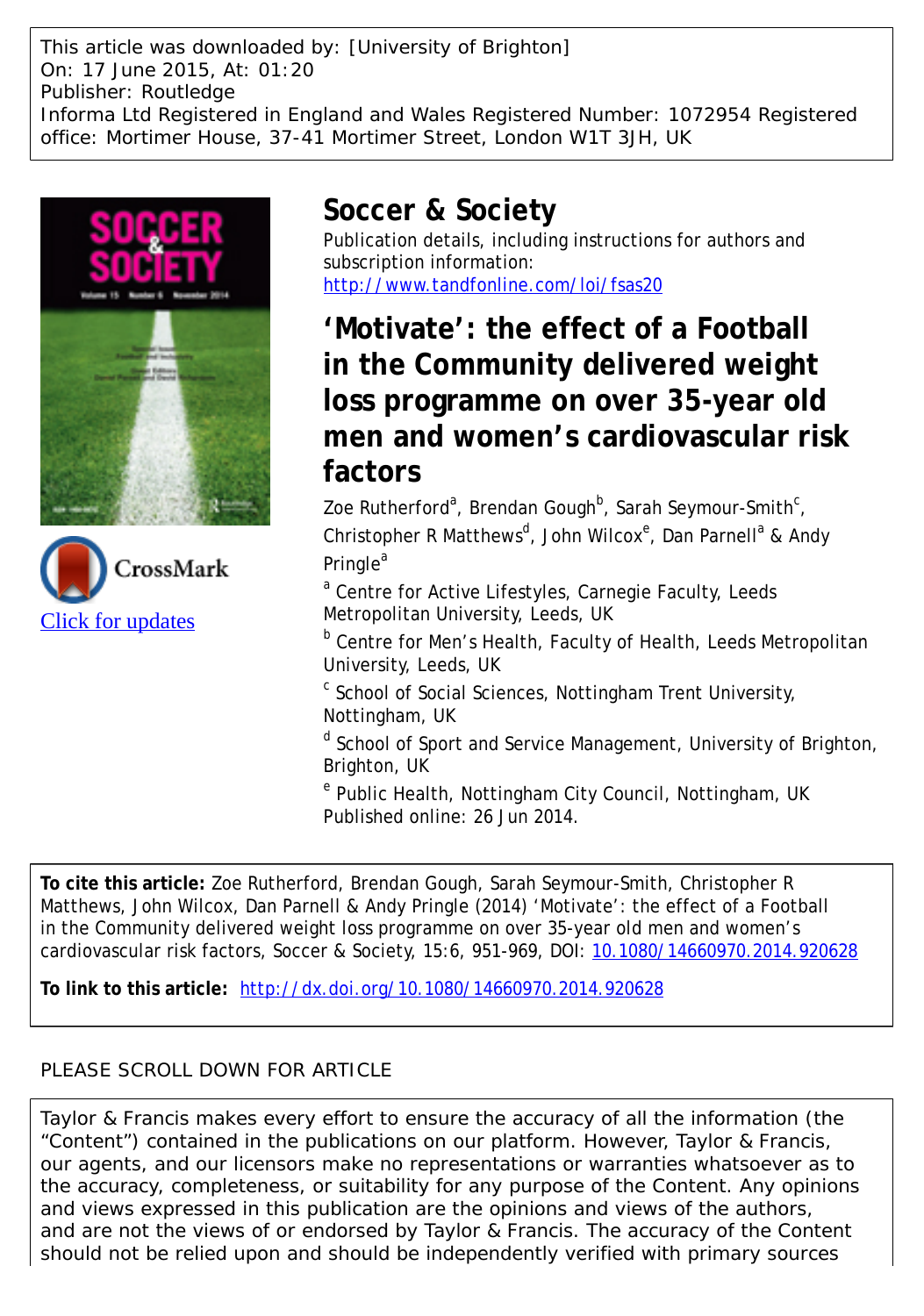of information. Taylor and Francis shall not be liable for any losses, actions, claims, proceedings, demands, costs, expenses, damages, and other liabilities whatsoever or howsoever caused arising directly or indirectly in connection with, in relation to or arising out of the use of the Content.

This article may be used for research, teaching, and private study purposes. Any substantial or systematic reproduction, redistribution, reselling, loan, sub-licensing, systematic supply, or distribution in any form to anyone is expressly forbidden. Terms & Conditions of access and use can be found at [http://www.tandfonline.com/page/terms](http://www.tandfonline.com/page/terms-and-conditions)[and-conditions](http://www.tandfonline.com/page/terms-and-conditions)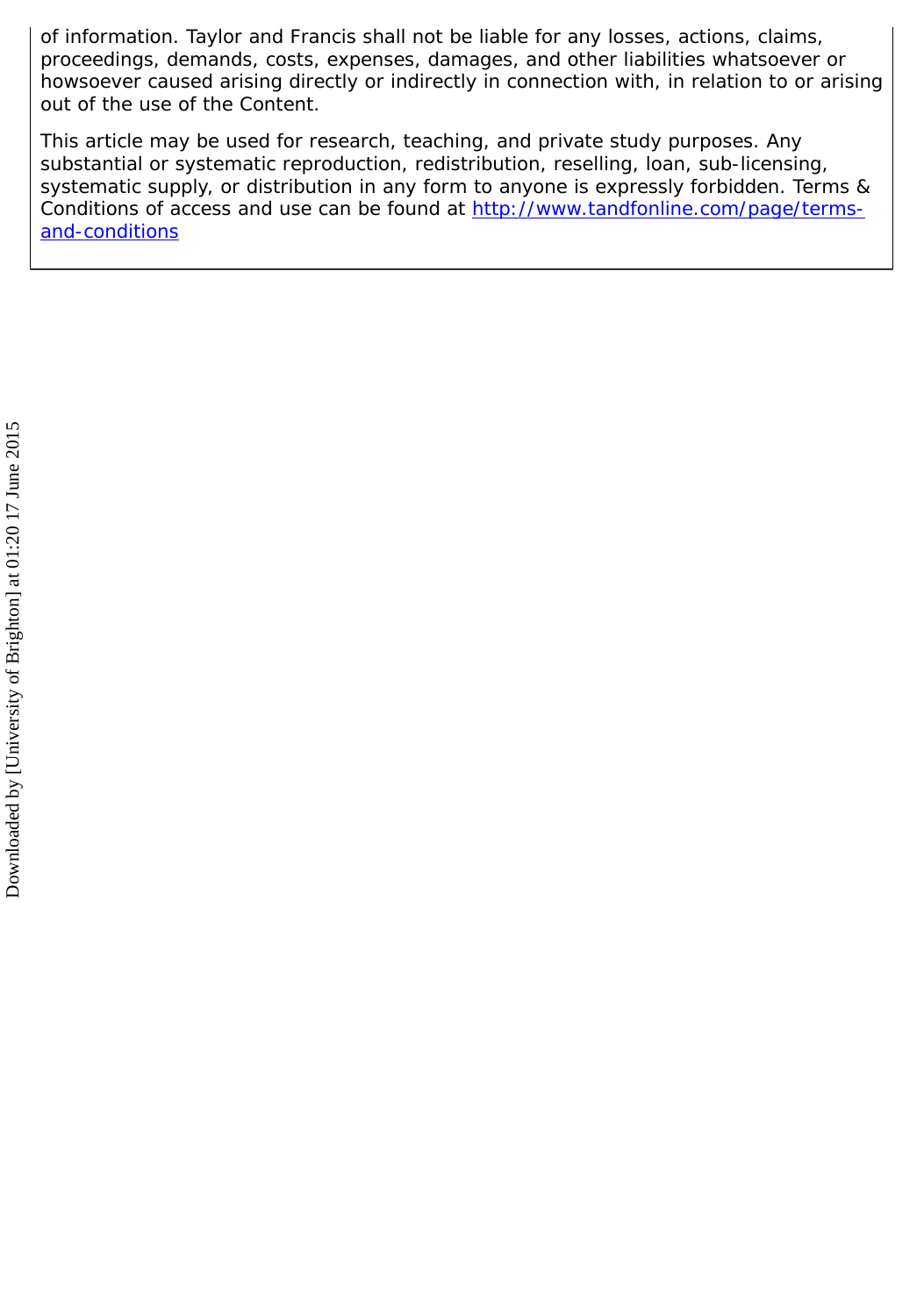# 'Motivate': the effect of a Football in the Community delivered weight loss programme on over 35-year old men and women's cardiovascular risk factors

Zoe Rutherford<sup>a\*</sup>, Brendan Gough<sup>b</sup>, Sarah Seymour-Smith<sup>c</sup>, Christopher R Matthews<sup>d</sup>, John Wilcox<sup>e</sup>, Dan Parnell<sup>a</sup> and Andy Pringle<sup>a</sup>

<sup>a</sup>Centre for Active Lifestyles, Carnegie Faculty, Leeds Metropolitan University, Leeds, UK; b<br>Centre for Men's Health, Faculty of Health, Leeds Metropolitan University, Leeds, UK;<br>"School of Social Sciences, Nattingham Trant University, Nattingham, UK; <sup>d</sup>School of St School of Social Sciences, Nottingham Trent University, Nottingham, UK; <sup>d</sup>School of Sport and Service Management, University of Brighton, Brighton, UK; <sup>e</sup>Public Health, Nottingham City Council, Nottingham, UK

The purpose of this study was to examine whether an innovative, inclusive and integrated 12-week exercise, behaviour change and nutrition advice-based weight management programme could significantly improve the cardiovascular risk factors of overweight and obese men and women over the age of 35. One hundred and ninety-four men and 98 women (mean age =  $52.28 \pm 9.74$  and  $51.19 \pm 9.04$ ) attending a community-based intervention delivered by Notts County Football in the Community over one year, took part in the study. Height (m), weight (kg), fitness (meters covered during a 6 min walk) and waist circumference (cm) were measured at weeks 1 and 12 as part of the intervention. Changes in body weight, waist circumference and fitness for men and women were measured by a 2-way repeated measures ANOVA, with significance set to  $p < 0.05$ . Weight, waist circumference and fitness significantly improved over time in both men (4.96 kg, 6.29 cm, 70.22 m;  $p < 0.05$ ) and women (4.26 kg, 5.90 cm, 35.29 m;  $p < 0.05$ ). The results demonstrated that the FITC lead weight loss intervention was successful in significantly improving cardiovascular risk factors in both men and women. In particular, the weight loss reductions achieved were comparable to those seen in similar, more costly men-only programmes. This is the first study to demonstrate the efficacy of such an intervention in an inclusive, mixed gender programme and more specifically, in women.

# Introduction

The World Health Organization has described obesity as a global epidemic.<sup>[1](#page-13-0)</sup> Obesity has 'escalated' over the last four decades<sup>[2](#page-13-0)</sup> and the prevalence in UK men is amongst the highest in Europe.<sup>[3](#page-13-0)</sup> Moreover, there is a higher prevalence of total overweight and obesity (BMI  $\geq$  25 kg m<sup>2</sup>) amongst men than women in the UK<sup>[4](#page-13-0)</sup> and although a greater proportion of women are obese/morbidly obese, more men than women will be obese in the future: indeed, it is predicted that by 2050, the proportion of the population that is obese will be  $60\%$  of males and  $50\%$  $50\%$  of females.<sup>5</sup> Nottingham, located in the English Midlands (United Kingdom), it is estimated that around 25% of men (37,000) are obese (with a BMI  $\geq 30 \text{ kg m}^2$ ). Applying projections set out in Foresight indicates that the predicted number of obese men in the city is likely to

<sup>\*</sup>Corresponding author. Email: [Z.H.Rutherford@leedsmet.ac.uk](mailto:Z.H.Rutherford@leedsmet.ac.uk)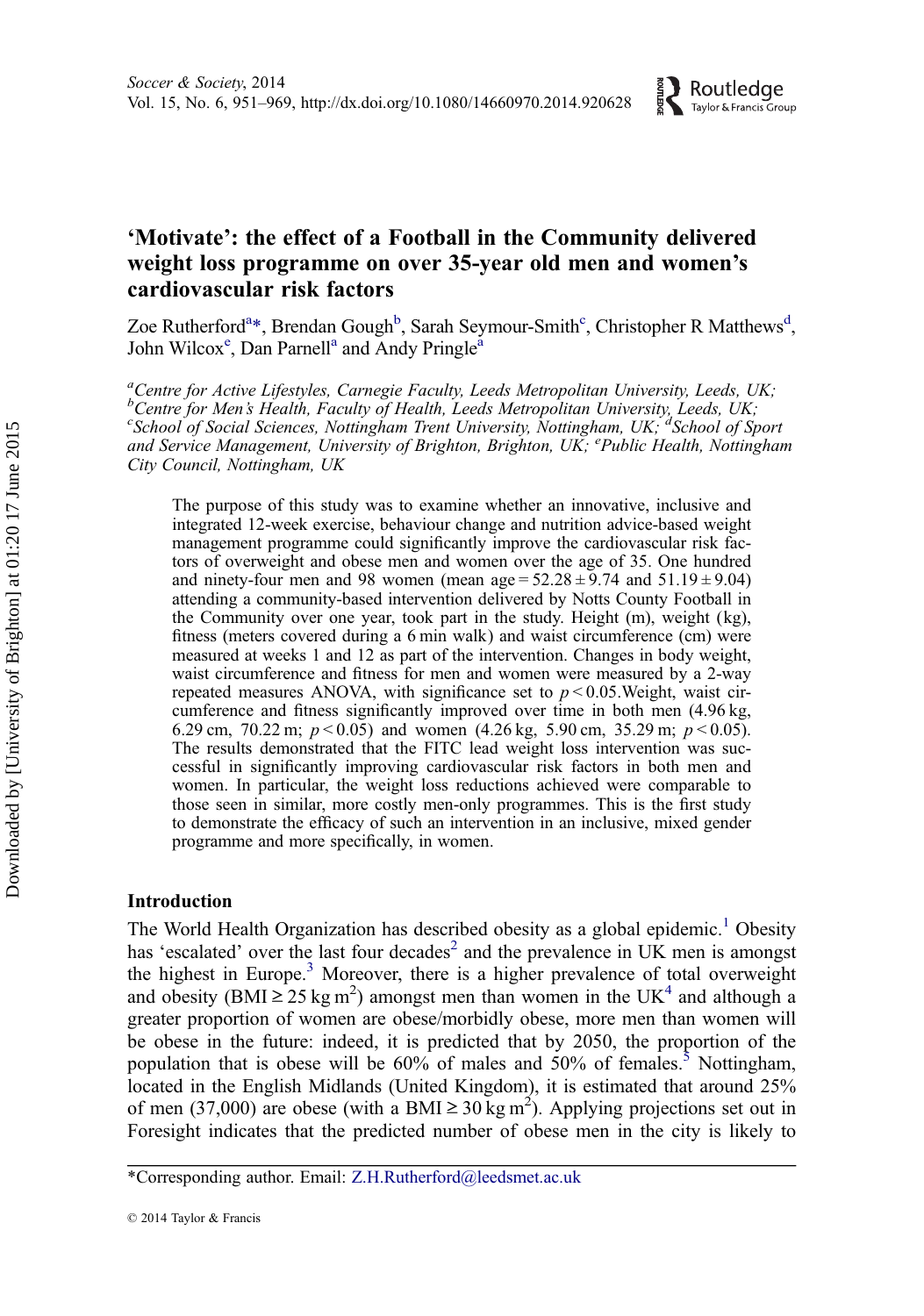reach 41% (55,020) by 2020, thus overtaking the number of obese women.<sup>[6](#page-13-0)</sup> Moreover, obesity results in considerable costs to health services in the UK (forecast to reach £50 billion by 2050).<sup>[7](#page-13-0)</sup>

There is considerable international evidence that demonstrates the serious health consequences of excess body weight.[8](#page-13-0) Illnesses associated with obesity include coronary artery disease, stroke, type 2 diabetes, anxiety and depression, and some cancers.[9](#page-13-0) In particular, cardiovascular disease (CVD) is responsible for the majority of morbidity and mortality of both men and woman in the UK, with obese men at 40 years of age likely to reduce their life expectancy by 5.8 years.<sup>10</sup> While these obesity-associated co-morbidities contribute to gender and socio-economic inequalities and premature mortality, they may also affect individual men's and women's concerns about their own bodies and health status. It is for these reasons that weight management in relation to CVD risk has been identified as a public health priority globally.<sup>[11](#page-13-0)</sup> This emphasises the importance of designing interventions that are  $\frac{1}{2}$  acceptable to populations effected by obesity.<sup>[12](#page-13-0)</sup> Such interventions require imaginative solutions that are innovative and capable of baring sustainable services.

Since as early as the mid-1980s, a joint initiative by the Football League (FL) and the Professional Footballers' Association saw the majority of professional football clubs in the country, through their Football in The Community (FITC) departments, delivering mainly coaching-based programmes, with the primary aim of tackling the issue of hooliganism.<sup>13</sup> By the mid-1990s, football's potential had been elevated to be a position as a 'key' deliverer of policy objective for a range of social welfare issues, notable health.<sup>[14](#page-14-0)</sup> This belief for football (alongside sport) was championed (by many with sport, policy-making and politics) in what Perkins  $(113,15)$  $(113,15)$ encapsulated as, 'what football … can be used for almost has no bounds these days given the huge public interest in sport'. Despite this widespread belief, there is little empirical evidence to support the role of football and sport in delivering on these key social welfare issues.

Numerous authors argue that there is a lack of robust evidence to support the impact of sport and physical activity on key issues including health and call for more rigorous and sustained testing.<sup>[16](#page-14-0)</sup> Coalter argues further that the outcomes of such sport-based interventions are too vague and/or far too ambitious.<sup>17</sup> This situation appears to be worsened by that fact FITC schemes lack the resources or skill base to collect research and evaluation<sup>[18](#page-14-0)</sup> and the understanding of health improve-ment.<sup>[19](#page-14-0)</sup> There is strong recommendation for rigorous, controlled evaluations to be conducted on health promotion interventions delivered by professional sport clubs.<sup>20</sup> A body of literature has begun to emerge more recently with authors contributing to the evidence of the role football has in health improvement.

The potential of professional sports organizations to attract participants to partici-pate in a range of health promotion initiatives has been recognized.<sup>[21](#page-14-0)</sup> Through capitalizing on the powerful social and psychological connections to professional football and specific clubs (e.g. loyalty, identity, validation, belonging) that 'being a fan' creates.<sup>[22](#page-14-0)</sup> Using professional sport clubs for weight management,<sup>23</sup> weight  $\cos^{24}$  and more recently as a 'key' deliverer in health improvement policy.<sup>[25](#page-14-0)</sup> This research has mainly focused on the role of football-led health improvement in men. There is little research into the role of football in health improvement in adult women; however, a recreational football-based intervention for women has been shown to be more valuable at developing social capital (than running).<sup>[26](#page-14-0)</sup> This literature continues to support the need for further research and evaluation, which has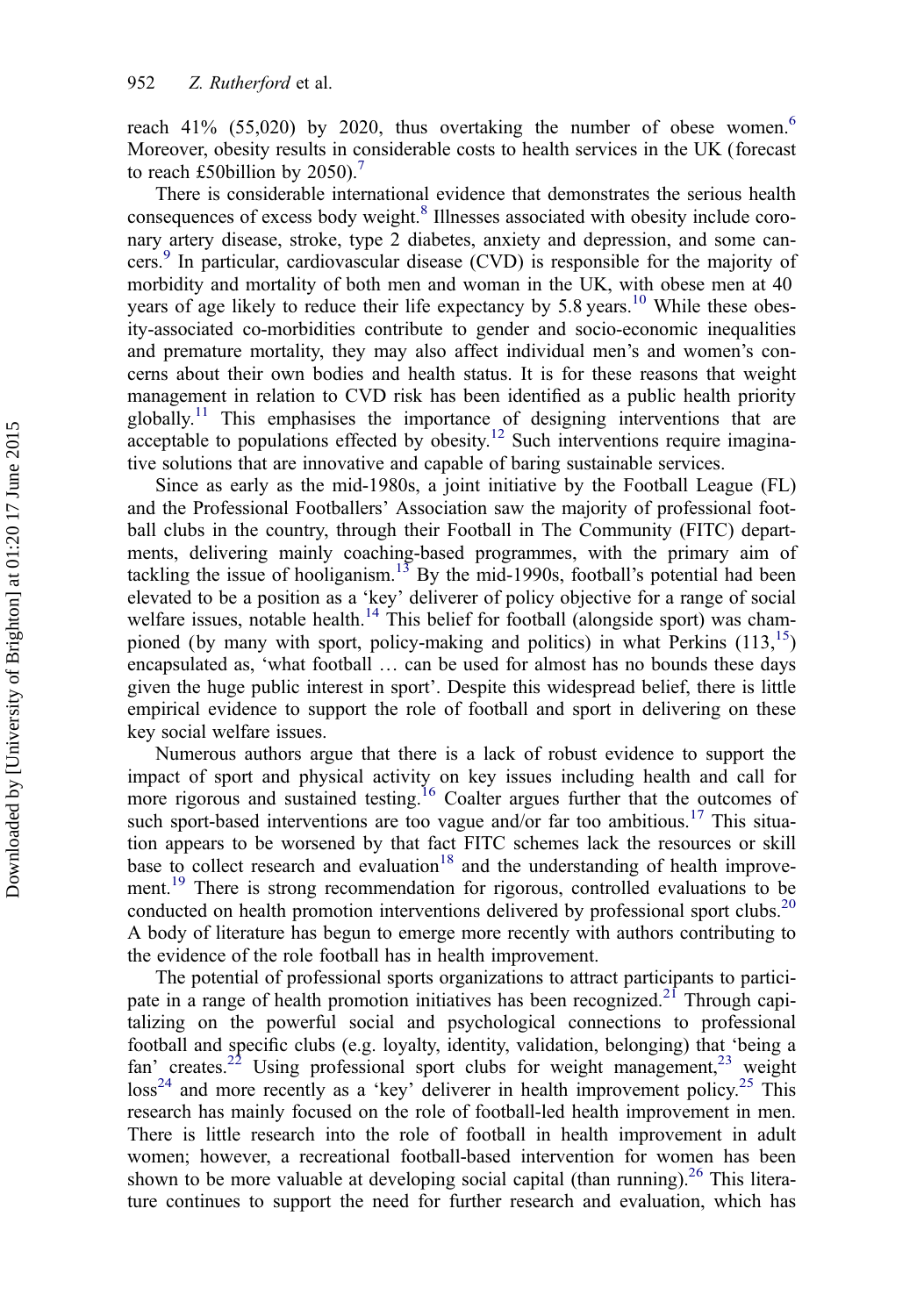been echoed by authors who have called for a culture change in  $FITC<sub>1</sub><sup>27</sup>$  $FITC<sub>1</sub><sup>27</sup>$  $FITC<sub>1</sub><sup>27</sup>$  greater learning and development opportunities for practitioners<sup>[28](#page-14-0)</sup> and the development of meaningful partnerships with higher education departments to improve research and evaluation and practice.<sup>[29](#page-14-0)</sup>

The aims of the present study were to examine whether the FITC lead 'Motivate' programme could significantly improve > 35-year old men and women's cardiovascular risk and to see if there was any significant difference in these changes over time between men and women.

# Methods

#### Participants and settings

Notts County Football in the Community (NCFIT) was established in 1989. NCFIT have a track record of success within FITC having won a FLs Trusts Best Community Initiative for working with young men with mental health issues in 2008, whilst also receiving the Best Community Project for Health in 2010 for their Active Schools initiative (Hindley and Williamson 2013). In response to the City's health inequalities, the 'Motivate' programme was designed by NCFIT, in order to improve cardiovascular health in overweight (BMI  $\geq$  25 kg m<sup>2</sup>) men over 35 years old in Nottingham City. The programme was piloted by NCFITC and developed with the support of researchers from Nottingham Trent University and as a result, was subsequently commissioned by NHS Nottingham city as a service for any overweight adult city resident to take up for reducing their weight.

Participants were volunteers and recruited onto the Motivate programme via a telephone-based lifestyle behaviour change and referral service, provided by NHS Direct and commissioned by Nottingham City Council<sup>30</sup>, or via self-referral following a city-wide promotion campaign employed by NCFITC. This included displaying posters in various community sites (e.g. Notts County FC, community centres, workplaces, libraries, pubs, barbers, betting shops), distributing flyers and through media coverage (e.g. local press and radio, use of social media such as twitter).Participants were accepted onto the Motivate programme if they were over the age of 18, classed as overweight (with a BMI of  $> 25 \text{ kg m}^2$ ) and permanently lived or worked in the City of Nottingham. Only participants who were  $35 +$  were included in the present study, as this is the population identified as at risk of CVD by the health commissioners and the population most likely to benefit their health.<sup>[31](#page-14-0)</sup> Upon acceptance onto the programme, participants were invited to take part in the present study via an information sheet. Consent was provided by 194 men and 98 women (Table [1](#page-5-0); 23% BME). Ethical approval was obtained from the College of Business Law and Social Science Ethics Committee at Nottingham Trent University and all participants consented to their participation in the research.

#### Intervention context

The Motivate programme is a free 12-week weight loss intervention that aims to encourage and facilitate overweight individuals to increase their levels of physical activity, improve their diet and improve their lifestyle risk factors related to CVD. The service was delivered in community leisure centres across Nottingham City, offering an integrated approach to weight loss. Individual weekly sessions lasting 1.5 h, combining behaviour change and dietary information delivered by NHS dietetics staff (approx. half of the session); and high intensity exercise by NCFITC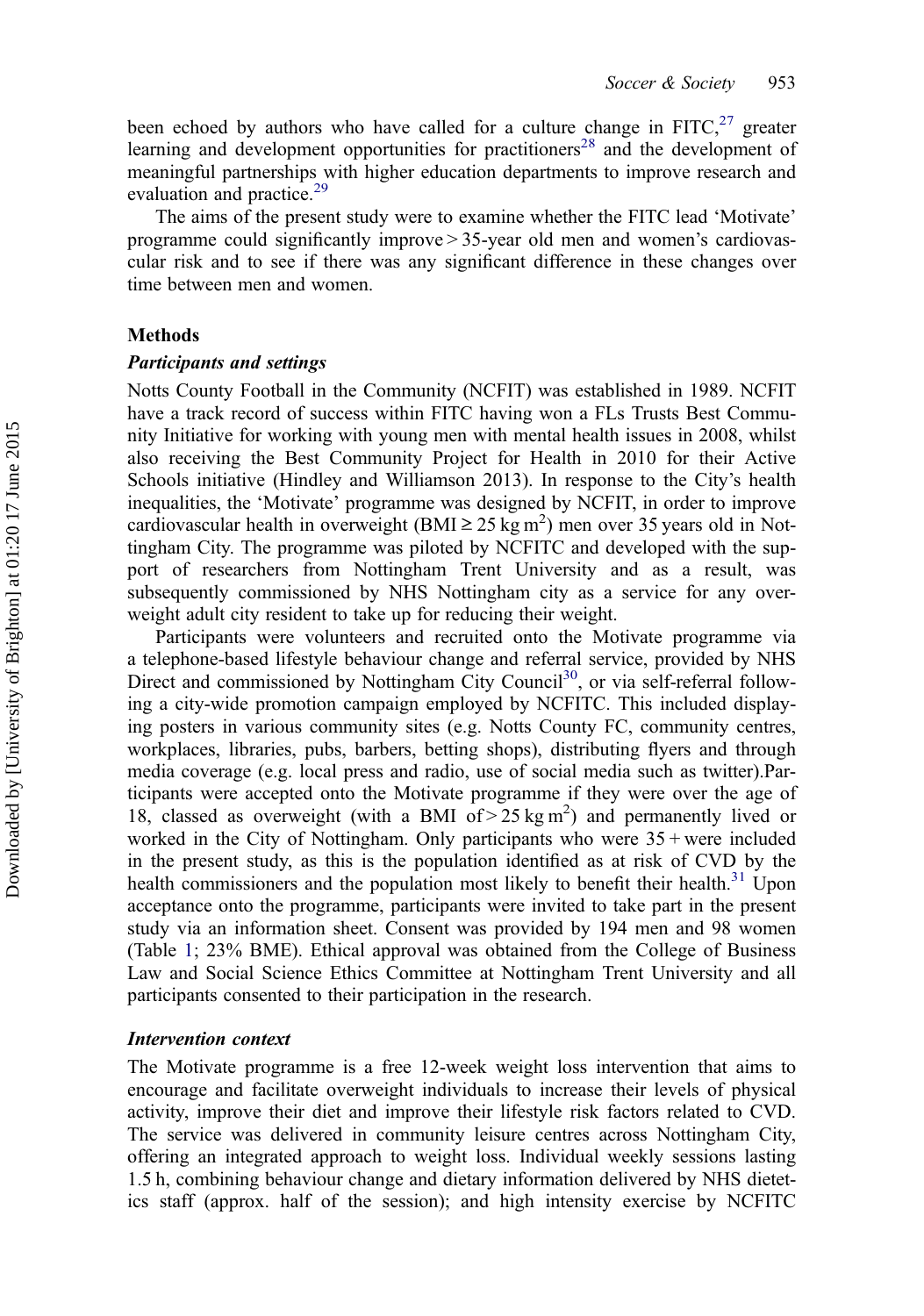<span id="page-5-0"></span>

|      | Table 1. Mean $(+SD)$ minutes and                        |                                    |                                           |                                   |                                           |                                                               | session percentage of physical activity by category of intensity during six different exercise sessions $(n = 12)$ . |                                                                  |
|------|----------------------------------------------------------|------------------------------------|-------------------------------------------|-----------------------------------|-------------------------------------------|---------------------------------------------------------------|----------------------------------------------------------------------------------------------------------------------|------------------------------------------------------------------|
|      |                                                          |                                    |                                           |                                   | Physical Activity Intensity               |                                                               |                                                                                                                      |                                                                  |
| /eek |                                                          | Moderate                           | Vigorous                                  |                                   | V. Vigorous                               |                                                               | Total MVPA                                                                                                           |                                                                  |
|      | dinutes                                                  |                                    | Minutes                                   |                                   | Minutes                                   |                                                               | Minutes                                                                                                              |                                                                  |
|      | 5.19 (2.66)                                              | $5 - 17.7$                         | 1.54(0.81)                                | $3.9 - 4.4$                       | 2.36 (1.35)                               | $5.9 - 6.7$                                                   | 0.08(4.44)                                                                                                           | $25.2 - 28.8$                                                    |
|      |                                                          | $7 - 24.8$                         | 5.53(2.54)                                |                                   |                                           |                                                               | 20.82 (3.81)                                                                                                         | $52.0 - 59.5$<br>$35.5 - 40.5$<br>$28.6 - 32.6$<br>$46.3 - 53.0$ |
|      |                                                          |                                    |                                           |                                   |                                           |                                                               | 14.18(3.20)                                                                                                          |                                                                  |
|      |                                                          | $6 - 22.4$<br>0-13.7               | 2.69 (2.45)<br>2.62 (0.72)<br>4.06 (2.70) | $13.8-15.8$<br>6.7-7.7<br>6.6-7.5 | 6.62 (3.20)<br>3.64 (3.11)<br>3.99 (1.39) | $\frac{16.6-18.9}{9.1-10.4}$<br>$\frac{10.0-11.4}{15.2-17.3}$ | $(1.42 \ (2.32))$                                                                                                    |                                                                  |
|      | 8.68 (2.93)<br>7.84 (2.89)<br>4.81 (1.38)<br>8.40 (2.91) | $0 - 24.0$<br>7.4600.0<br>7.9.17.7 |                                           | $0.2 - 11.6$                      | 6.06(3.52)                                |                                                               | 18.52(6.69)                                                                                                          |                                                                  |
|      | 5.81 (1.75)                                              | $-19.5$                            | 2.01(0.20)                                | $5.0 - 5.7$                       | 3.97 (1.03)                               | $9.9 - 10.8$                                                  | $12.79$ $(1.67)$                                                                                                     | $32.0 - 36.5$                                                    |
|      |                                                          |                                    |                                           |                                   |                                           |                                                               |                                                                                                                      |                                                                  |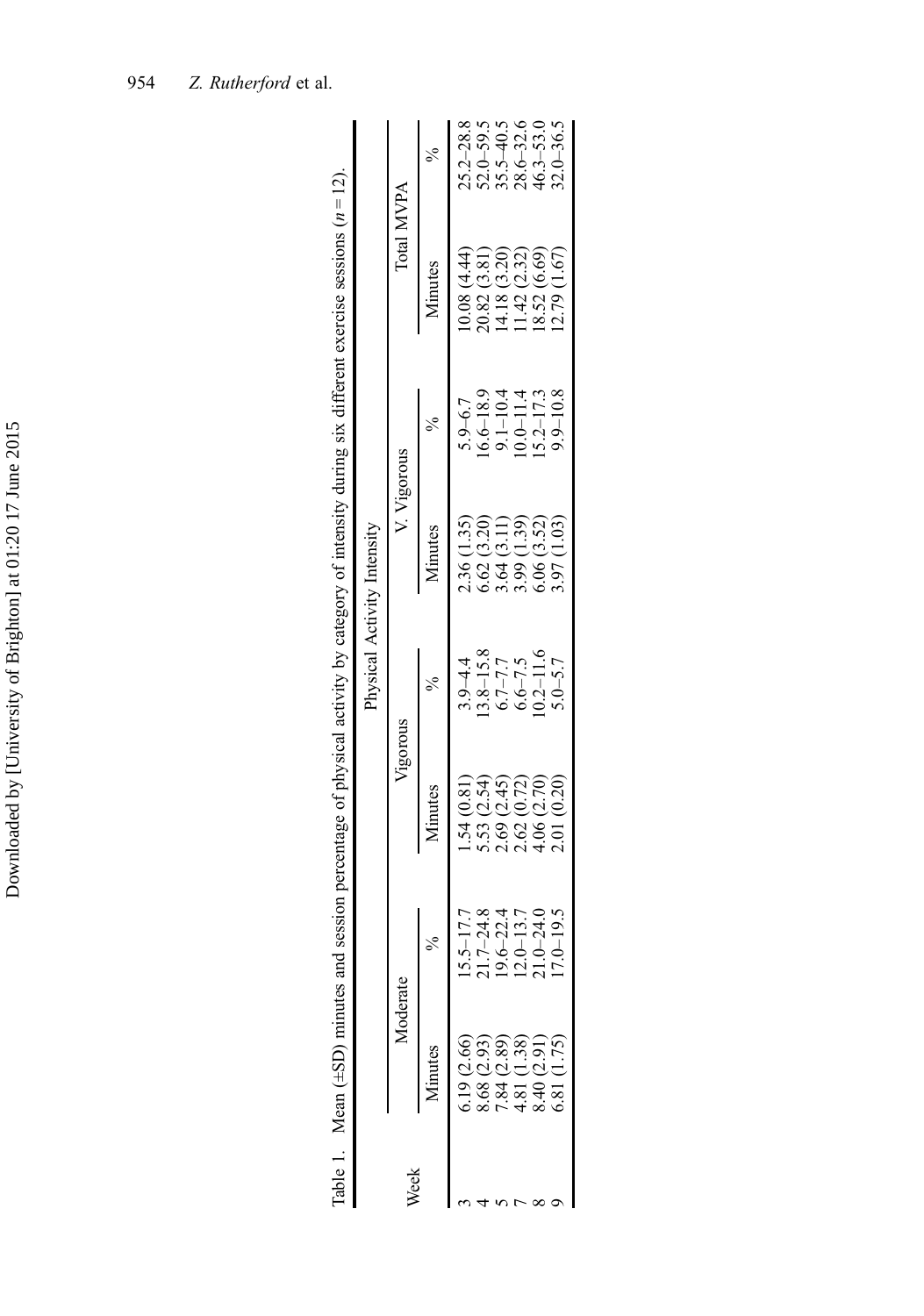coaches (a little less than half of the session after transition from classroom to sports hall; 35–40 min), were supplemented by reduced cost membership to leisure services within the City (Figure 1).

The approach to the design, delivery and content of Motivate is similar to that of the Football Fans in Training (FFIT) intervention outlined by Gray et al.<sup>[32](#page-14-0)</sup> Process analysis of the FFIT intervention (a men-only weight management programme delivered through Scottish Premier League (SPL) clubs) revealed that such an approach to a weight loss programme was acceptable to 35–65-year old male participants. However, distinctive from Motivate, the FFIT programme used existing football club coaches(i.e. non-specialists in weight loss) to deliver both the nutrition and behaviour change aspects of the intervention. This aspect of the process evaluation was highlighted as a point for future consideration, as some coaching staff found it difficult to adequately prepare for these sessions; some of the calculations of calorific intake for weight loss proved difficult and therefore some coaches were unable to deliver the sessions as they were intended. $33$  To that end, commissioners and the research team felt that using expertise from a commissioned NHS service to deliver this aspect of the Motivate strengthened the programme and in line with recommendations in the NICE guidance. $34$ 

During the pilot phase of the Motivate programme development, accelerometers were used to determine the intensity of the physical activity accumulated in a sample during the exercise sessions. The same 12 men wore an Actigraphuni-dimensional accelerometer (Model GT1M, ActiGraph, LLC, Fort Walton Beach, FL) on an elastic belt provided by the manufacturer, on the waistband above their right hip, for the duration of the exercise session on six separate occasions (Table [1\)](#page-5-0). Accelerometers



Figure 1. Schematic showing the content of the Motivate 12-week programme including behaviour change, nutrition and physical activity.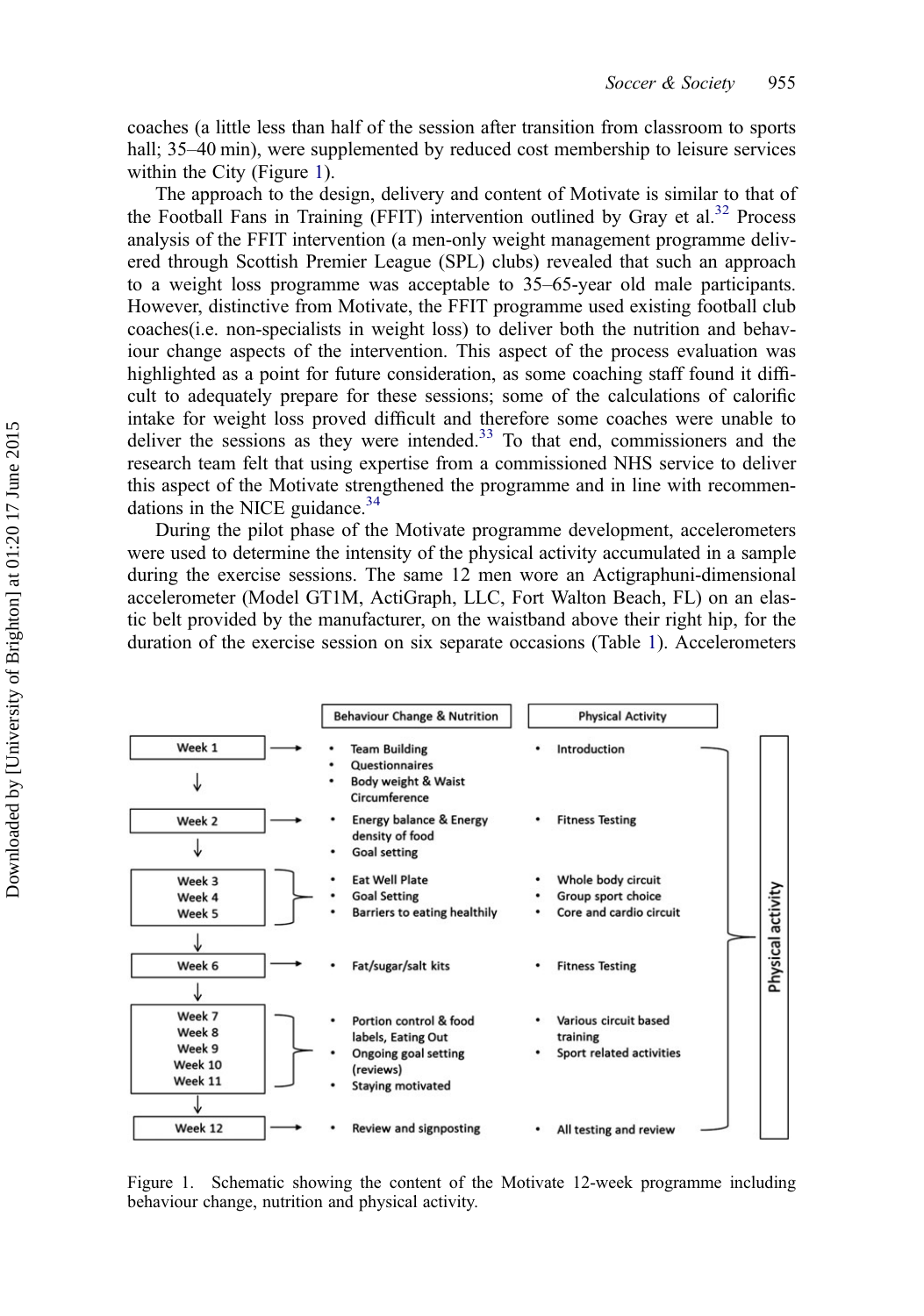were chosen to measure physical activity as they provide a reliable, valid and objec-tive field measure of physical activity.<sup>[35](#page-15-0)</sup> To ensure that high and very high intensity physical activity was captured, 5 s measurement epochs were used.<sup>36</sup> After each session, data were downloaded from the ActiGraph and uploaded to the MAHUffe software [\(http://www.mrc-epid.cam.ac.uk/Research/PA/Downloads.html](http://www.mrc-epid.cam.ac.uk/Research/PA/Downloads.html)) for data reduction. The amount of time the men engaged in moderate, vigorous and moderate-to-vigorous intensity physical activity (MVPA) was calculated using cut-points determined by Freedson et al.<sup>[37](#page-15-0)</sup> As women were only accepted onto the programme following the city-wide roll out of the Motivate, accelerometer data were unavailable for women during the pilot.

As an incentive to increase participants' physical activity beyond the weekly sessions, reduced cost gym memberships (including exercise classes) and courses of free swimming were offered. This incentive aimed to reduce the barrier of cost to participants, many of whom came from deprived communities within the city.<sup>[38](#page-15-0)</sup>

# Procedures

All measures (height, weight, BMI, waist circumference and cardiovascular fitness) were performed at week 1 and 12 of the programme within the physical activity sessions and were used as part of the monitoring and goal setting tasks to aid behaviour change within Motivate. Height was measured to the nearest 0.1 cm using a Leicester Height Measure (Birmingham, England<sup>39</sup>), with the participant stood upright and barefoot. Body mass was calculated to the nearest 0.1 kg using Seca weighing scales (Birmingham, England), and Body mass index (BMI) was calculated as kg·m<sup>2</sup>.

Waist circumference has been acknowledged as a substitute technique for the precise assessment of visceral fat around the abdomen.<sup>[40](#page-15-0)</sup> Welborn and Dhaliwal<sup>[41](#page-15-0)</sup> suggest that waist circumference is superior to BMI in predicting CVD risk, with the World Health Organization's cut-points of 102 cm in men and 88 cm in women used to denote high cadriometabolic risk within normal weight, overweight and obese BMI categories.<sup>[42](#page-15-0)</sup> There are a number of anatomical landmarks used to measure waist circumference such as the umbilicus, the midpoint between the lowest rib and the iliac crest, and just above the iliac crest. In a study by Ross et  $al.^{43}$  $al.^{43}$  $al.^{43}$  authors demonstrated that each of these waist circumference landmarks was equally effective in identifying all-cause mortality, CVD and diabetes risk. In order to maximise the reliability of the measurement across the different measurement sights, NCFITC coaches were trained in measuring waist circumference at the umbilicus to the nearest 0.1 cm, directly on the landmarked skin with a flexible, inelastic measuring tape.<sup>[44](#page-15-0)</sup>

During the pilot phase of the 'Motivate' development, the Multi Stage Fitness Test was used as a submaximal estimate of cardiovascular fitness in men. However, due to the limited fitness of participants, many were unable complete the first shuttle of the test and it was observed and reported that this 'failure' had a negative effect on participants' self-confidence and was attributed to a number of individuals dropping out of the programme. While demonstrating that the programme was targeting those most at need of intervention, upon review, it was considered that a walking test would be a more inclusive and appropriate means of providing an estimate of cardiovascular fitness and indeed functional capacity.<sup>45</sup> The 6 Minute Walk Test (6MWT) was chosen because of its adaptability and acceptability.[46](#page-15-0) In this case, it was easier to administer, better tolerated and better reflects activities of daily living than other walk tests performed in similar populations. $47$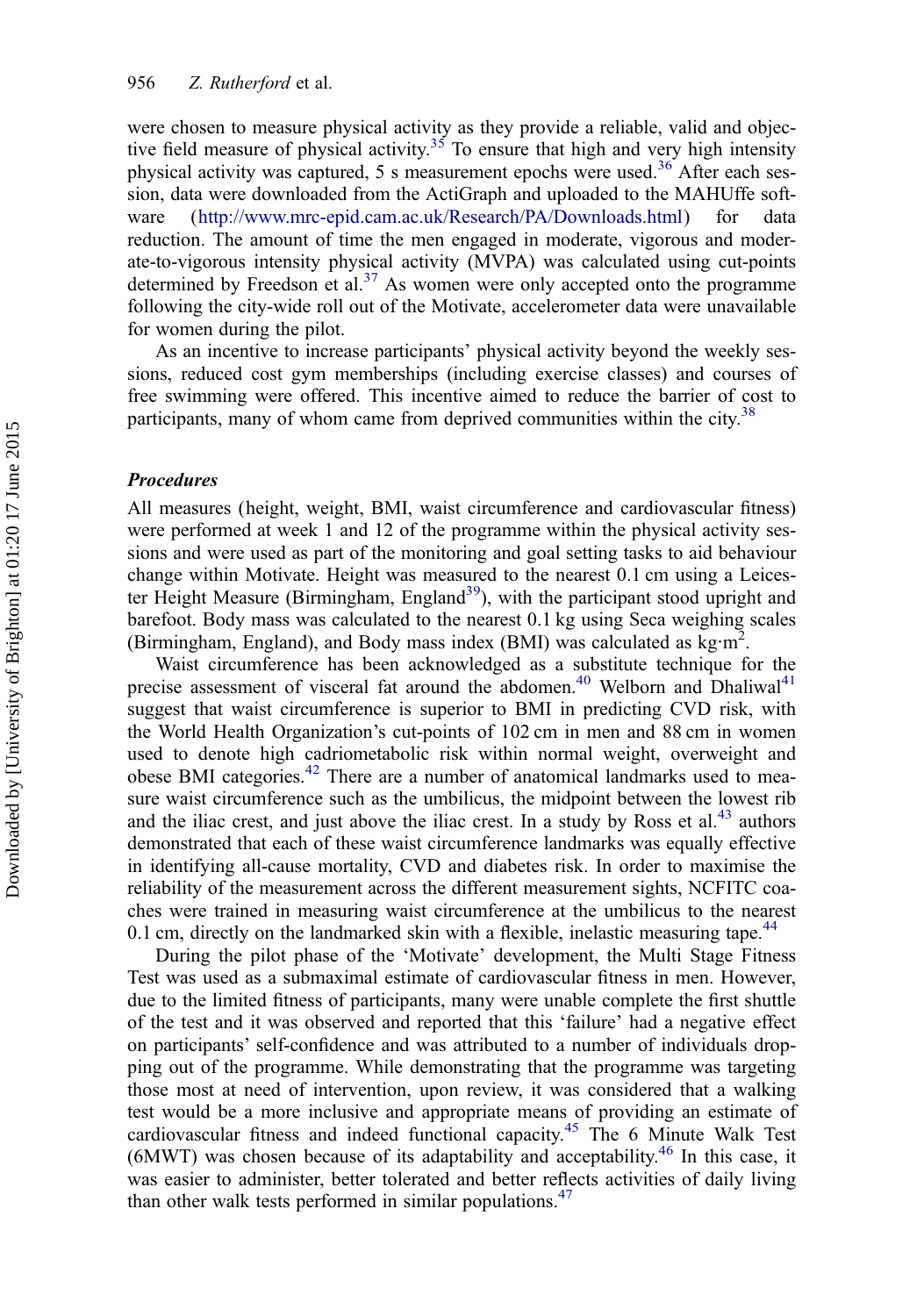To standardize the 6 min walk across each of the Motivate delivery sites, the leisure centre sports hall area was used and a 25 m track was marked out using plastic cones. Participants were required to complete as many laps of a 25 m track during the 6 min as possible, picking up a counter after each 4 lap cycle. Standardized encouragement was provided during the 6 min walk as follows:

- At minute one: 'One minute gone. Well done!'
- At minute two: 'Two minutes done. You're doing well keep it up!'
- At minute three: 'Half way point. Three minutes remaining. Really well done!'
- At minute four: 'Last two minutes. You're doing well keep it up!'
- At minute five: 'One minute remaining. Keep it up, you've done so well!'

At the end of the 6 min, participants were asked to stop and stand still. A tape measure was used to measure the distance from where each individual stopped in relation to the end of the lap. The distance was added to the distance denoted by the number of cones collected to calculate the total distance covered.

#### Statistical analysis

All data were first checked for normality using the Shapiro-Wilk test and any outliers were checked for faulty measurement. To examine whether there was a significant change in CVD risk by gender, 2-way repeated measures Analysis of Variance (ANOVA) were conducted for body mass, waist circumference and 6 min walk distance. Greenhouse-Geisser correction factors were applied where appropriate. All analyses were conducted using IBM SPSS Statistics 19 (IBM Corp.: Armonk, NY) and statistical significance was set to  $p < 0.05$ . The number of men and women meeting the criterion of 5% weight loss were also calculated.

#### Results

Table [2](#page-9-0) demonstrates the mean  $(\pm SD)$  CVD risk factor scores for men and women at weeks 1 and 12 of the programme. Shapiro-Wilk analyses revealed that all data were normally distributed  $(p > 0.05)$ . The 2-way repeated measures ANOVAs revealed a significant improvement in body weight  $(F_{(1,147)} = 178.13)$ ,  $p=0.000$ , waist circumference  $(F_{(1,129)}=110.58, p=0.000)$  and cardiovascular fitness  $(F_{(1, 94)} = 22.07, p = 0.000)$  over time. Men were significantly heavier  $(F_{(1,147)}=9.91, p=0.002)$ , had significantly larger waist circumferences  $(F_{(1,94)}=$ 19.48,  $p = 0.000$ ) and covered significantly more meters during the 6 min walk test than women. However, no significant interaction was found between time and gender for any of the CVD risk factors, suggesting that the programme was as effective for both men and women.

Ten per cent of men and 18% of women were classified as overweight (90% and 82% classed as obese, respectively) at the beginning of the programme. While 25% men remained overweight, the percentage of men classified as obese reduced to 75% at the end of 12 weeks. Three women were able to reduce their BMI to become normal weight, with fewer classified as overweight (15%) and obese (78%) at the end of the programme. Forty-nine per cent of men  $(n = 50)$  and 37% of women  $(n = 50)$ 17) who completed the 12-week programme achieved the target 5% weight loss. On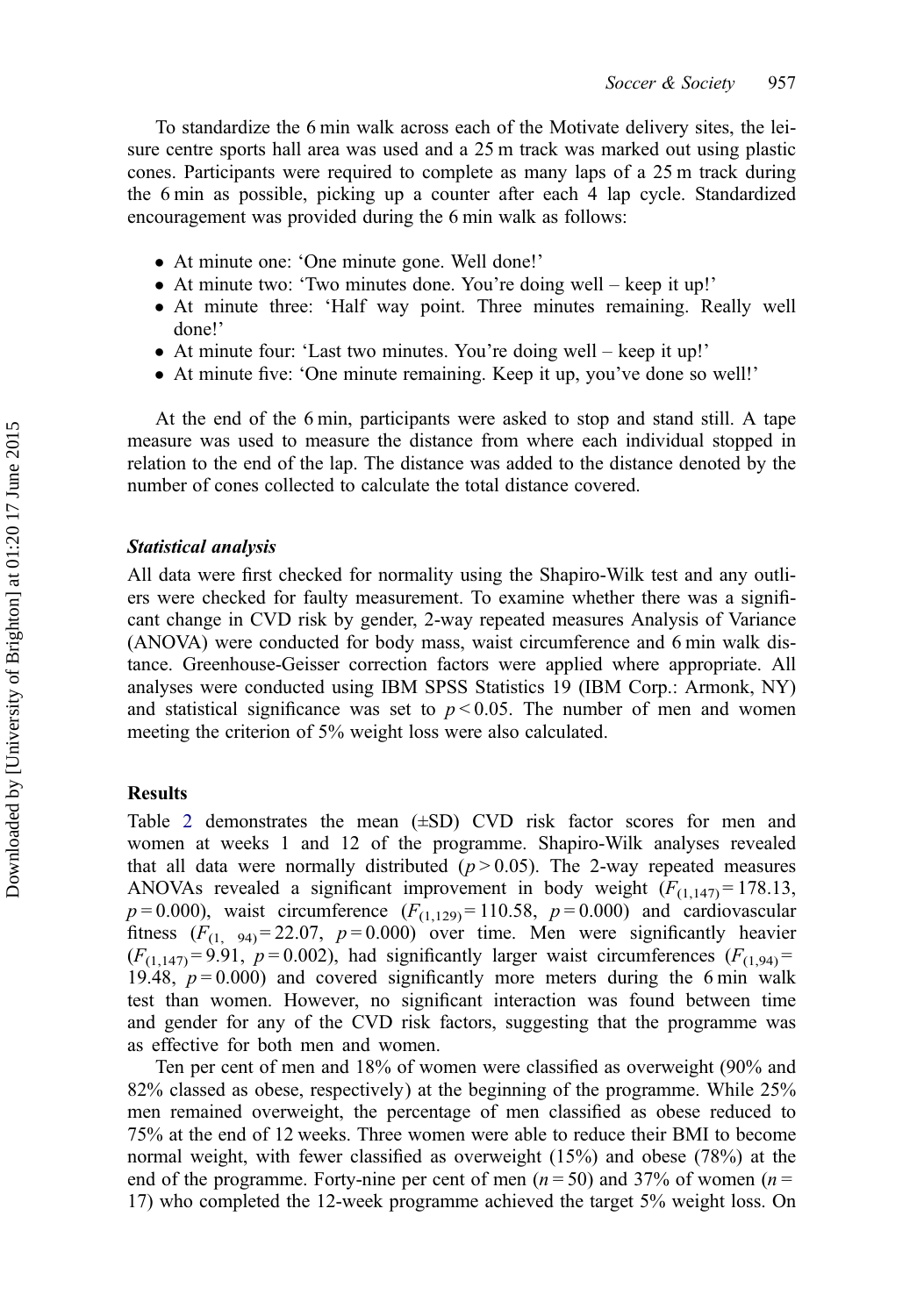<span id="page-9-0"></span>

|                    |                                                      |    |                   | Table 2. Mean $(+SD)$ anthropometric and CVD risk factor measures of men and women who took part in the Motivate programme. |    |                                |                 |
|--------------------|------------------------------------------------------|----|-------------------|-----------------------------------------------------------------------------------------------------------------------------|----|--------------------------------|-----------------|
|                    |                                                      |    | Men               |                                                                                                                             |    | Women                          |                 |
|                    |                                                      |    | Week 1            | Week 12                                                                                                                     |    | Week 1                         | Week 12         |
| Age (years)        |                                                      |    | 52.28 (9.74)      |                                                                                                                             |    | (1.19(9.04))                   |                 |
| leight (m)         |                                                      |    | 1.75(0.07)        |                                                                                                                             |    | 1.62(0.07)                     |                 |
| <b>Neight</b> (kg) |                                                      |    | $06.05(17.07)$ *  | $01.09(16.09)$ †                                                                                                            |    | 96.38 (17.88)*<br>36.77 (7.44) | 92.11 (16.85)†  |
|                    |                                                      | 86 | 35.27 (4.67)      | 33.44 (4.10)                                                                                                                |    |                                | 35.12 (6.98)    |
|                    | 3MI (kg m <sup>2</sup> )<br>Waist Circumference (cm) |    | $116.89(12.59)$ * | $110.60(12.06)$ †                                                                                                           | 39 | $11.23$ $(12.69)*$             | 05.33 (12.06)†  |
|                    | 6 Minute Walk (m)                                    |    | 73.30 (168.06)*   | 843.52 (149.96)†                                                                                                            |    | 561.14 (113.60)*               | 696.43 (109.19) |
|                    |                                                      |    |                   | Denotes a significant main effect for gender $p < 0.05$ . Denotes a significant main effect for time $p < 0.01$ .           |    |                                |                 |

| j<br>٤<br>tionst month of<br>.<br>.<br>.<br>)<br>j    |
|-------------------------------------------------------|
|                                                       |
| י<br>י                                                |
|                                                       |
| j                                                     |
|                                                       |
| :<br>j<br>l<br>į                                      |
| Ş                                                     |
|                                                       |
| $-2.044 + 0.040 + 0.040$<br>$\ddot{\phantom{0}}$<br>١ |
|                                                       |
| :<br>استعمال<br>١                                     |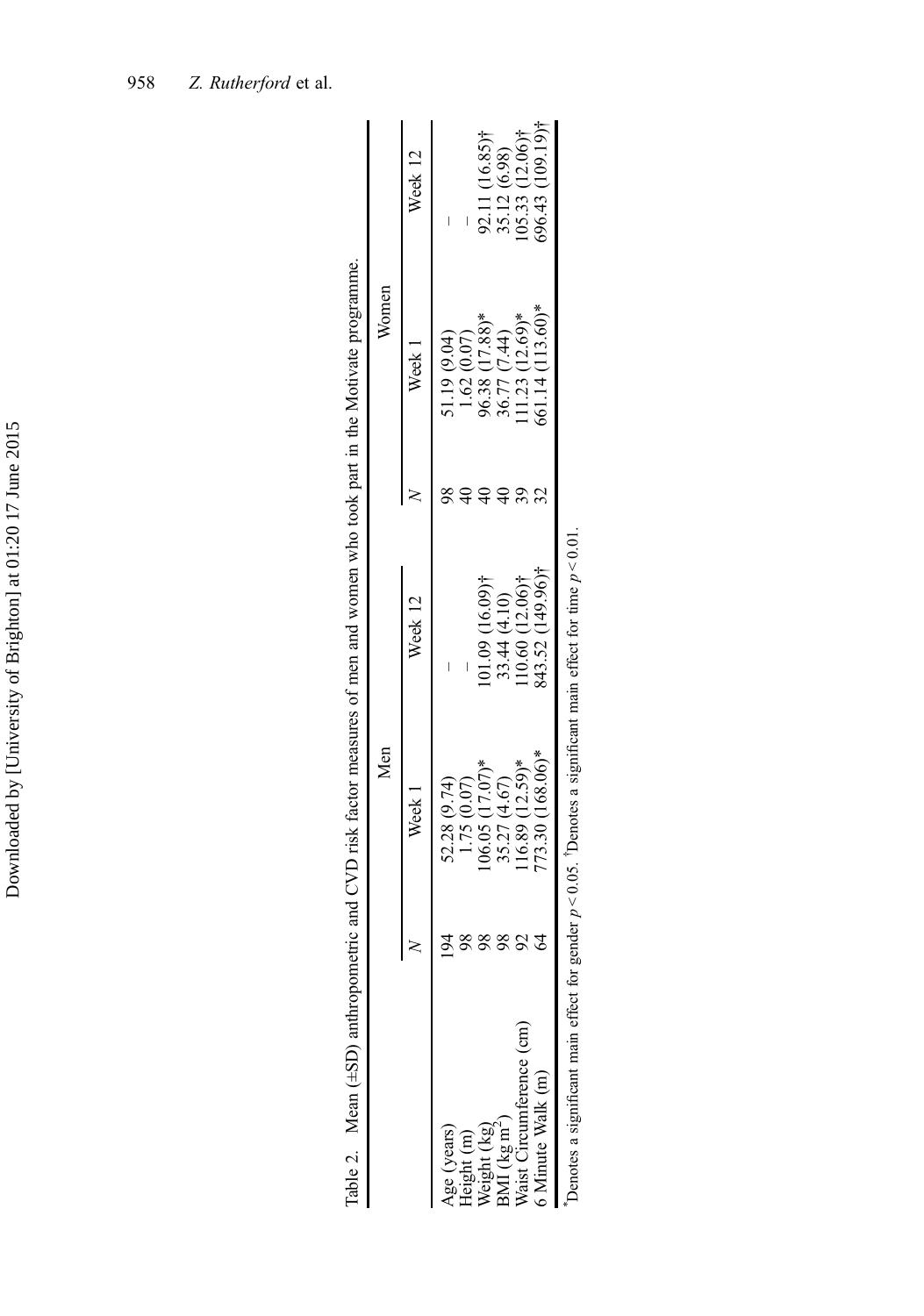average, men and women reduced their waist circumference by and 6.2 cm and 5.9 cm and improved the distance covered during the 6 min walk by 70.22m and 35.29 m, respectively.

#### Discussion

The aims of this study were to examine whether the FITC delivered Motivate weight management programme could significantly improve > 35-year old men and women's CVD risk and to determine if there was any significant difference in health risk improvement between men and women. The findings of the study show that the 12-week intervention, funded by a city council's Public Health Grant, delivered in partnership in the community was successful in achieving significant improvements in body weight, waist circumference and cardiovascular fitness in both men and women with a BMI over  $25 \text{ kg m}^2$ .

The key performance indicator of the Motivate programme from a commissioning point of view was that participants should reduce their body weight by 5% by the end of the programme. While there was a significant reduction in body mass over the 12 weeks ( $p = 0.000$ ; 5.04 kg in men, 4.62 kg in women), 49% of men and 37% of women achieved this target. These results were less than the desired outcome set by commissioners at the outset of funding, but similar weight loss has been reported in professional Rugby settings,  $48$  and more recently by Hunt et al., who's RCT of the gender-sensitised FFIT healthy living programme reported 47% of men achieving a 5% weight loss[.49](#page-15-0) When examining mean weight loss percentage, authors determined that the 4.97% weight loss of their participants was likely to be clinically beneficial. To that end, participants in the present study may also have experienced a clinical benefit to their weight loss (4.68% in men and 4.43% in women). Because of the novelty of this type of intervention for women, comparative data are unavailable. However, in an examination of a range of commercial- and primary care-led weight reduction programmes, Jolly et al. found that weight loss in women over a 12-week intervention ranged from 1.4  $(\pm 4.1 \text{ kg})$  and 4.4  $(\pm 4.3 \text{ kg})$ , suggesting that women in the present study were as successful (4.27 kg) in reducing their body weight.<sup>[50](#page-15-0)</sup> While there was not a significant reduction in BMI, 15% of men moved from the obese to a lower risk category (overweight; 4% of women) and three women were able to move from the overweight to normal weight category, significantly reducing their CVD risk.

Understanding why participants may have struggled to reduce their overall body weight is important, especially when interpreting the success of the programme for individuals and ultimately, the commissioner. Indeed, one of the possible reasons could be that participants demonstrated an overall increase in lean mass, which would underestimate weight loss. One for the possible reasons identified for this was the intensity of the physical activities performed during the exercise sessions. Accelerometer measured intensity of the physical activity sessions demonstrated that on average, half of the time spent in MVPA was of at least a vigorous intensity. This is supported by Randers et al. in their study exploring the activity profile and physi-ological response to football training for untrained males and females.<sup>[51](#page-15-0)</sup> Authors demonstrated that small-sided football had the potential to create physiological adap-tations and improve performance with regular training.<sup>[52](#page-15-0)</sup> Furthermore, in their study on the physiological improvements of untrained premenopausal women undergoing a 16-week recreational football intervention, Bangsbo et al. also demonstrated that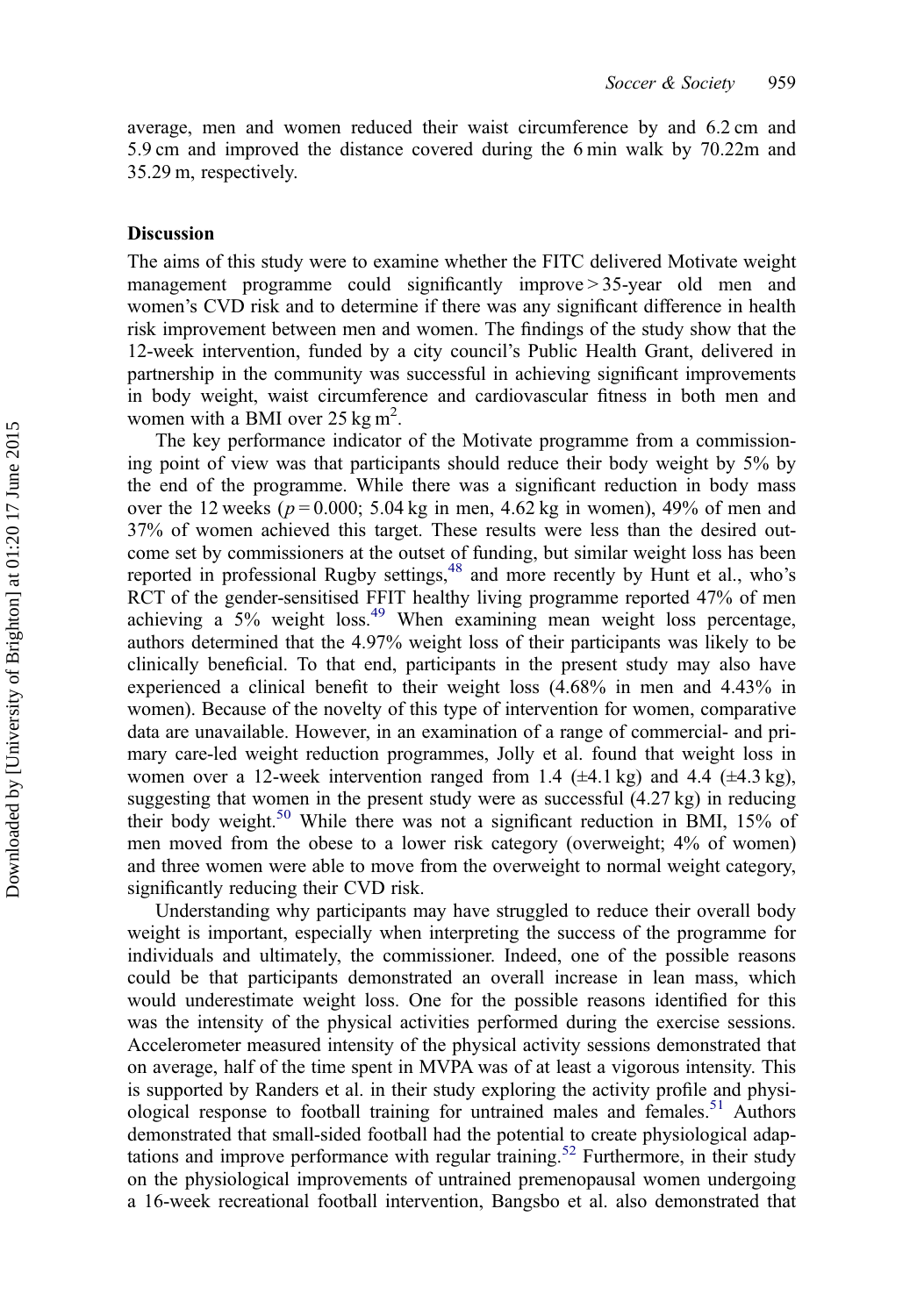as with men, women were able to increase their muscle strength, lean mass and fitness.<sup>[53](#page-15-0)</sup> Another stimulus for the possible improvement of lean mass in Motivate participants could be the enrolment of individuals to discounted leisure facilities offered by the local authority.

A different measure of body fatness and a more accurate measure of the distribu-tion of fat is waist circumference.<sup>[54](#page-15-0)</sup> Waist circumference is an independent risk factor for CVD as it represents visceral fat stored in the abdomen.<sup>55</sup> Abdominal fat stores occur primarily in men and are likely to be more reactive than peripheral fat stores on the basis of lipolytic activity.<sup>56</sup> Jensky et al. demonstrated that a standard deviation increment in the ratio of abdominal fat is significantly associated with sig-nificant increases in thoracic artery calcification<sup>[57](#page-16-0)</sup> and in large meta analyses have demonstrated that measures of central adiposity and not BMI are significantly related to cardiovascular mortality.<sup>[58](#page-16-0)</sup> Furthermore, research by Fujioka et al., in their study of effects of reducing intra-abdominal adiposity on glucose and lipid metabolism following a low calorie diet, found that women reduced their visceral fat to a greater extent than abdominal subcutaneous fat and that this was associated with significant metabolic improvements, when controlling for adipose tissue volume.<sup>[59](#page-16-0)</sup> Results from the present study show a significant reduction in waist circumference over the 12 weeks, with men losing on average 6.29 and women 5.90 cm, suggesting that participants on the Motivate programme are likely to have significant metabolic improvements.

When considering waist circumference as a possible performance indicator of weight loss programmes, Egger and Dobson suggest that a 1 cm waist loss within men was equivalent to an average weight loss of approximately  $0.75$  kg.<sup>[60](#page-16-0)</sup> They recommend that neither weight nor waist circumference alone is sufficient to provide a true reflection of fat loss in men. Indeed, the use of both these measures may be necessary at different stages of a programme to get a true indication of relative success in men and women, although the greater emphasis may still be put on the more potentially dangerous abdominal fat stores through waist circumference measures. Since paradoxical weight changes are more likely to occur in the early stages of a programme, research has shown that after baseline weight and waist measurements are taken, weight should not be measured again for some time, possibly  $4 \pm 6$  weeks for best results.<sup>[61](#page-16-0)</sup> An exception to this may be as a check where no waist loss appears to be occurring in this time. Use of both weight and waist measures in the sequence allows for individual variations in the reactivity of fat depots between men and women and may also support individuals with their weight loss goals, especially if no change is seen in relation to weight loss.

Another independent risk factor for CVD is cardiovascular fitness.<sup>[62](#page-16-0)</sup> During the 12 weeks, participants significantly increased the distance covered in the 6 min walk, with men covering 70.22 m and women 35.29 m on average. While the 6 min walk is a somewhat crude estimate of cardiovascular fitness, it is sensitive enough to detect change over time. Most other studies have looked at football specific fitness tests such as the YoYo test<sup>63</sup> or a  $VO_{2max}$  test. The 6 min walk allows non-experts collect fitness data in the field with minimal and non-specialist equipment.<sup>[64](#page-16-0)</sup> Furthermore, Enright suggests that the minimum clinically important difference (i.e. improvement) in the distance walked in a 6MWT has been estimated as 54 m (with  $95\%$  confidence limits of 37 to 71 m), <sup>[65](#page-16-0)</sup> suggesting that men on the Motivate programme were able to increase their cardiovascular fitness to a level that would clinically improve their health. This improvement may be more important to health as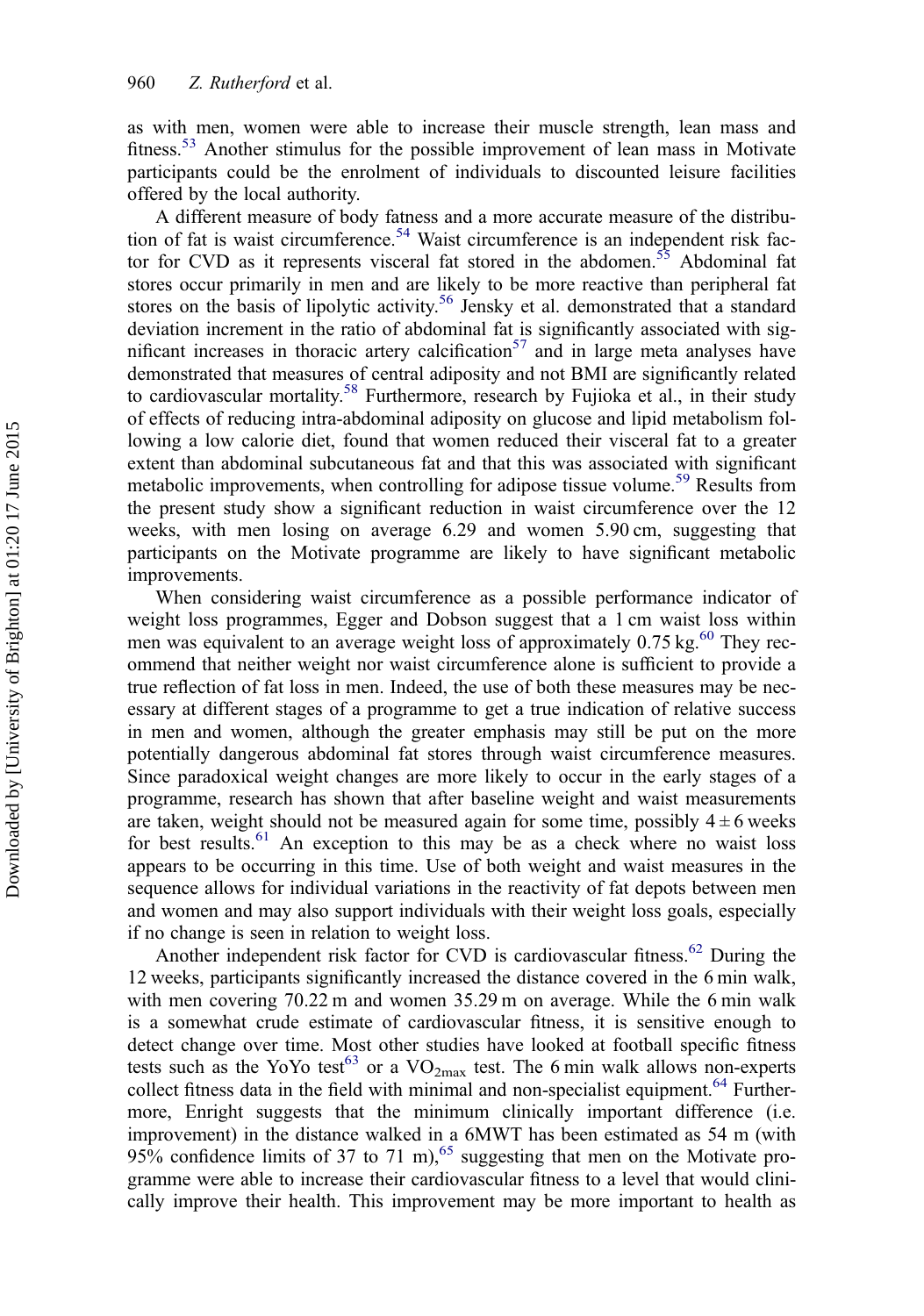well as from a motivational point of view when thinking about maintenance. As suggested by Egger and Dobson, people need to feel they are progressing even if progress falls short of the guidelines and it is therefore important to view change as a process requiring ongoing support.<sup>66</sup> Using feedback such as fitness improvements and waist circumference reduction may act as such. $67$  To that end, follow on exit routes like the leisure card are important, especially in the maintenance of any weight loss or behaviour change post intervention.

Football remains a popular activity with men in health improvement pro-grammes.<sup>[68](#page-16-0)</sup> Indeed, in this intervention males were plentiful and not hard-to-engage, when recruitment was focused on their interests and delivered in non-clinical settings. While it has been reported that the complex lives of the participants can hinder retention in football-based interventions, the engagement and positive changes observed suggest that this project was able to overcome such barriers with the participants.[69](#page-16-0) Activities were packaged in the male friendly language, which promoted sport and fitness as opposed to health. Further activities were delivered in local community venues vs. clinical settings which have been shown to be important in reaching men.<sup>70</sup> The successful engagement of women within the intervention is a unique and interesting finding, as there is very little research concerning this in health improvement interventions delivered by professional football clubs. Whilst genderspecific interventions have attracted 'non-fans', [71](#page-16-0) suggesting other outcomes other than the draw of the football club may be influential in engaging 'non-fans'. The attraction of women suggests others factors may be in play. In fact, women's participation in football has increased exponentially over the past 15 years and it has overtaken netball as England's most popular female sport. There is a growing consensus belief that women and girls are gaining greater prominence in football culture and it is becoming a more normalised part of many girls' lives.<sup>[72](#page-16-0)</sup> Consideration must be given to whether participating in football, a sport recognized as male, $^{73}$  can provide girls with the opportunity to resist traditional gender norms and perform alternative scripts of femininity.<sup>74</sup> This particular finding requires further research to better understand gendered identity and female participation in football club-based health improvement interventions.

#### Limitations and strengths

Compared to studies such as that of Hunt et al.<sup>[75](#page-16-0)</sup> the sample size in the present study is relatively small with a high dropout rate (compared to the number of people who first enrolled onto the programme). Despite this, the population reflects the true nature of the intervention taken place in a real-world setting. While no process data were reported in this instance, qualitative data were captured from a sample of men from Motivate and will be used to better understand the reasons for dropout to help inform future programmes. However, due to the focus of the study, no process data were obtained from women and future research should include this to better understand women's reasons for engaging in a traditionally male-orientated programme. A number of studies have shown this context to be successful in improving health risk factors in men, but to the authors' knowledge, this is the first to evaluate a programme aimed to target men and women.

In terms of commissioners expectations, but in line with similar studies, there were relatively low numbers meeting 5% target (especially women), but this may be due to an increase in lean mass as a result of the high-intensity exercise programme.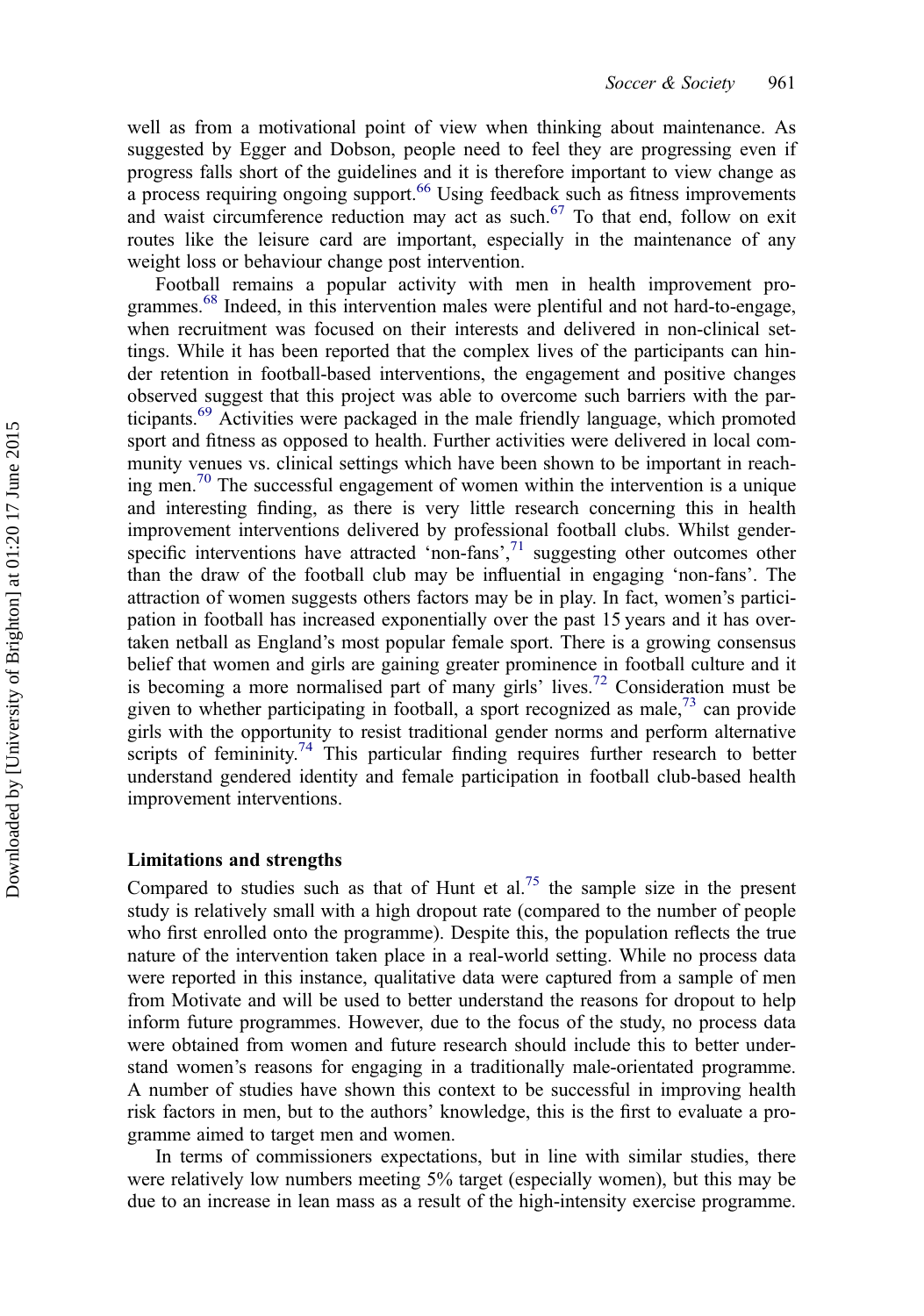<span id="page-13-0"></span>In addition, despite training being provided by researchers, there may have been possible issues with measurement error associated with inexperienced and multiple testers.

# Conclusion

Innovative and inclusive weight loss interventions designed and lead by Football in the Community and supported by a multidisciplinary team can be successful in significantly reducing body weight and waist circumference, improving cardiovascular fitness and reducing cardiovascular risk in overweight adults over 35 years old. The present study provides support to previous studies that have shown FITC lead programmes to improve health in men, but is the first to demonstrate that they can be as effective in women and in an inclusive mixed gender setting. When combining behaviour change, dietary information and high intensity exercise in a weight loss programme to reduce cardiovascular risk, commissioners should look beyond a 5% weight loss as the main measure of success of a programme, as body weight alone is unlikely to provide an accurate assessment of cardiovascular risk change. Future research should examine the reasons why women attend football-lead weight loss programmes and the possible impact of mixed exercise and dietary advice-based weight loss sessions on men and women's attendance and retention.

#### Acknowledgements

Notts County Football in the Community.

### **Notes**

- 1. World Health Organization, Global Strategy on Diet, Physical Activity and Health.
- 2. Gortmaker et al., 'Changing the Future of Obesity: Science, Policy, and Action'.<br>3. International Association for the Study of Obesity. International Obesity Taskford
- International Association for the Study of Obesity, *International Obesity Taskforce Prev*alence Data.
- 4. NHS Information Centre, Health Survey for England -2008 Trend Tables.
- 5. Foresight, The Foresight Report, Tackling Obesities: Future Choices Modelling Future Trends in Obesity and the Impact on Health.
- 6. Nottingham City Council, Nottingham City JSNA Adult Obesity Chapter.
- 7. Nottingham City Council, Nottingham City JSNA Adult Obesity Chapter.
- 8. Haslam and James, 'Obesity'; Ezzati et al., 'Selected Major Risk Factors and Global and Regional Burden of Disease'; Brown et al., 'Physical Activity and All-cause Mortality in Older Women and Men'.
- 9. Kopelman, 'Health Risks Associated with Overweight and Obesity'.
- 10. Logue et al., 'Management of Obesity: Summary of SIGN Guideline'.
- 11. Kahn et al., 'The Impact of Prevention on Reducing the Burden of Cardiovascular Disease'; Wang et al., 'Health and Economic Burden of the Projected Obesity Trends in the USA and the UK'.
- 12. Conn, Hafdahl, and Mehr, 'Interventions to Increase Physical Activity among Healthy Adults: Meta-analysis of Outcomes'; Gray et al., 'Football Fans in Training: The Development and Optimization of an Intervention Delivered Through Professional Sports Clubs to Help Men Lose Weight Become More Active and Adopt Healthier Eating Habits'; Pringle et al., 'Effect of a National Programme of Men's Health Delivered in English Premier League Football Clubs'.
- 13. Walters and Chadwick, 'Corporate Citizenship in Football: Delivering Strategic Benefits Through Stakeholder Engagement'; Anagnostopoulos and Shilbury, 'Implementing Corporate Social Responsibility in English Football: Towards Multi-theoretical Integration'.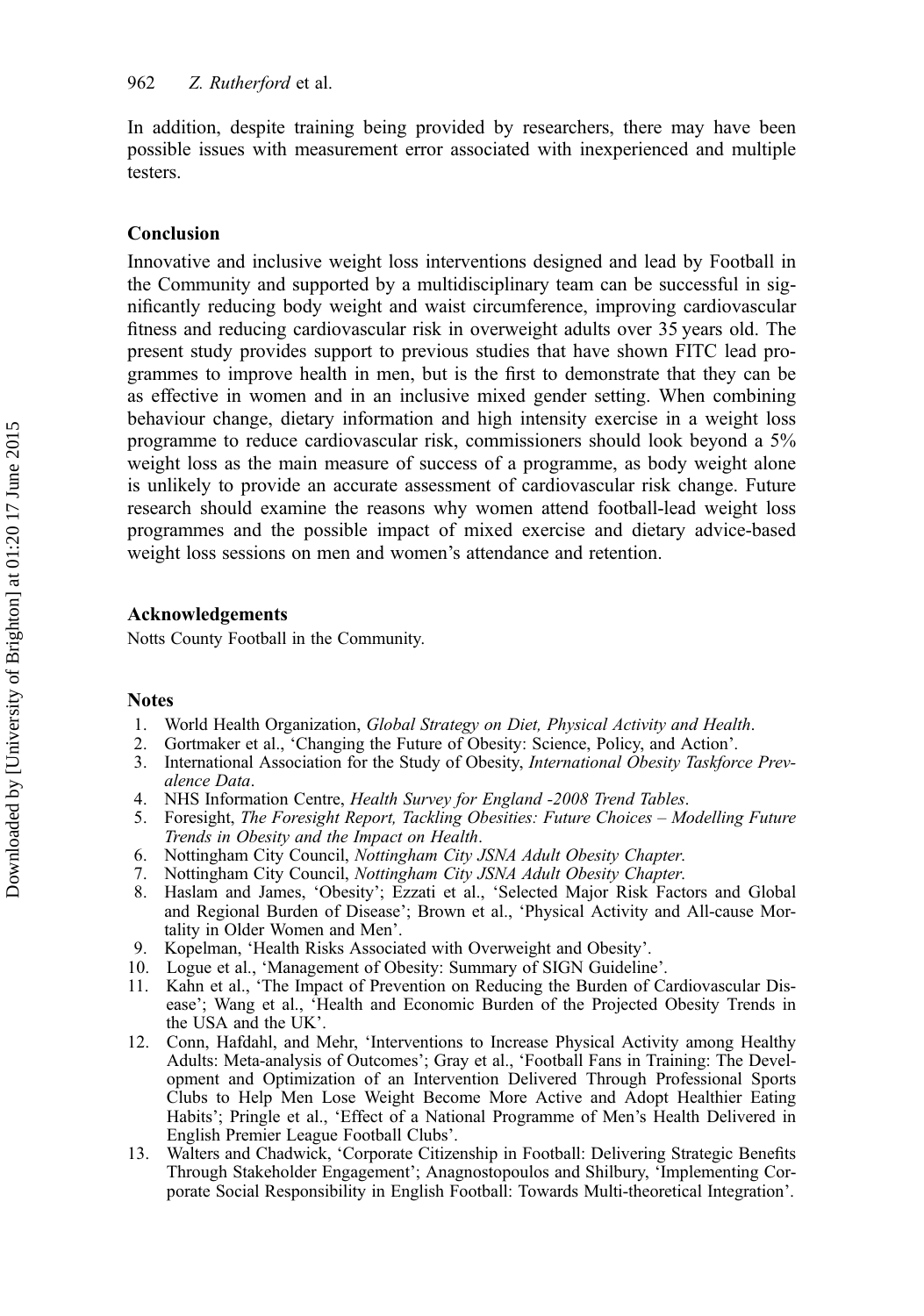- <span id="page-14-0"></span>14. Department for Culture, Media and Sport, Report to the Social Exclusion Unit – Arts and Sports; Mellor, 'Politics, Theory and Practice: "The Janus-faced Sport" English Football Community and Legacy of the "Third Way"'; Tacon, 'Football and Social Inclusion: Evaluating Social Policy'; Coalter, 'Sports Clubs, Social Capital and Social Regeneration: "Ill-defined Interventions with Hard to Follow Outcomes?"'; Bloyce and Smith, Sport Policy and Development: An Introduction.
- 15. Perkins, 'Exploring Future Relationships Between Football Clubs and Local Government'.
- 16. Collins and Kay, Sport and Social Exclusion; Spaaij, 'The Social Impact of Sport: Diversities, Complexities and Contexts'; Priest et al., 'Policy Interventions Implemented Through Sporting Organisations for Promoting Healthy Behaviour Change'.
- 17. Priest et al., 'Policy Interventions Implemented Through Sporting Organisations for Promoting Healthy Behaviour Change'.
- 18. McGuire and Fenoglio, Football in the Community: Resources and Opportunities; Nichols, Sport and Crime Reduction: The Role of Sports in Tackling Youth Crime; Parnell et al., 'Football in the Community Schemes: Exploring the Effectiveness of an Intervention in Promoting Positive Healthful Behaviour Change'.
- 19. Parnell et al., Implementing Monitoring and Evaluation' Techniques within a Premier League Football in the Community Programme: A Case Study Involving Everton in the Community.
- 20. Priest et al., 'Interventions Implemented Through Sporting Organisations for Increasing Participation in Sport'; 'Policy Interventions Implemented Through Sporting Organisations for Promoting Healthy Behaviour Change'.
- 21. Gray et al., 'Football Fans in Training: The Development and Optimization of an Intervention Delivered Through Professional Sports Clubs to Help Men Lose Weight Become More Active and Adopt Healthier Eating Habits'; Witty and White, The Tackling Men's Health Evaluation Study; Pringle, 'The Growing Role of Football as a Vehicle for Interventions in Mental Health Care'; Pringle et al., 'The Pre-adoption Demographic and Health Profiles of Men Participating in a Programme of Men's Health Delivered in English Premier League Football Clubs'; Brady et al., 'Sustained Benefits of a Health Project for Middle Aged Football Supporters at Glasgow Celtic and Glasgow Rangers Football Clubs'.
- 22. Hirt and Clarkson, 'The Psychology of Fandom: Understanding the Etiology, Motives, and Implications of Fanship'.
- 23. Witty and White, 'The Tackling Men's Health Evaluation Study'; Brady et al., 'Sustained Benefits of a Health Project for Middle Aged Football Supporters at Glasgow Celtic and Glasgow Rangers Football Clubs'.
- 24. Brady et al., 'Sustained Benefits of a Health Project for Middle Aged Football Supporters at Glasgow Celtic and Glasgow Rangers Football Clubs'.
- 25. Pringle, McKenna, and Zwolinsky, 'Health Improvement and Professional Football: Players on the Same Side'.
- 26. Ottesen, Jeppesen, and Krustrup, 'The Development of Social Capital Through Football and Running: Studying an Intervention Program for Inactive Women'.
- 27. Coalter, Realising the Potential of Cultural Services: The Case for Sport.<br>28. Hindley and Williamson, Measuring and Evaluating Community Sport
- Hindley and Williamson, Measuring and Evaluating Community Sport Projects: Notts County Football in the Community.
- 29. Parnell et al., Implementing Monitoring and Evaluation' Techniques within a Premier League Football in the Community Programme: A Case Study Involving Everton in the Community.
- 30. Wilcox, Doherty, and Thompson, Evaluation of Healthy Change A Telephone Based Behaviour Change Service to Address CVD Risk Factors.
- 31. Grey et al., 'Football Fans in Training: The Development and Optimization of an Intervention Delivered Through Professional Sports Clubs to Help Men Lose Weight Become More Active and Adopt Healthier Eating Habits'.
- 32. Gray et al., 'Football Fans in Training: The Development and Optimization of an Intervention Delivered Through Professional Sports Clubs to Help Men Lose Weight Become More Active and Adopt Healthier Eating Habits'.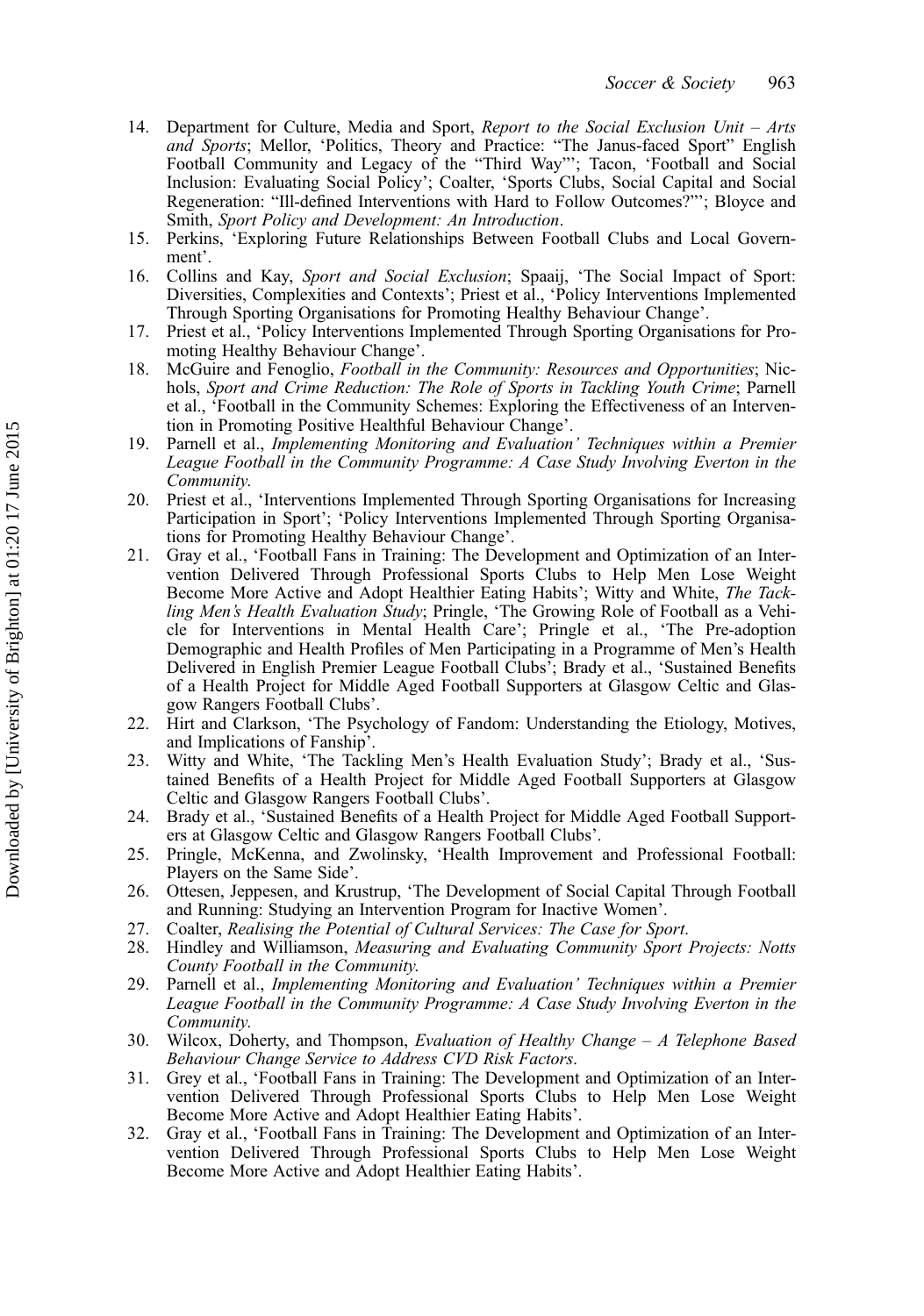- <span id="page-15-0"></span>33. Gray et al., 'Football Fans in Training: The Development and Optimization of an Intervention Delivered Through Professional Sports Clubs to Help Men Lose Weight Become More Active and Adopt Healthier Eating Habits'; Parnell et al., 'Football in the Community Schemes: Exploring the Effectiveness of an Intervention in Promoting Positive Healthful Behaviour Change'.
- 34. National Institute of Health and Clinical Excellence, The Most Appropriate Means of Generic and Specific Interventions to Support Attitude Behavioural Change at Population and Community Levels.
- 35. Nichols et al., 'Validity, Reliability, and Calibration of the Tritrac Accelerometer as a Measure of Physical Activity'; Brage et al. 'Re-examination of Validity and Reliability of the CSA Monitor in Walking and Running'; Trost, Mciver, and Pate, 'Conducting Accelerometer-based Activity Assessments in Field-based Research'; Welk, 'Principles of Design and Analyses for the Calibration of Accelerometry-based Activity Monitors'.
- 36. Welk, 'Principles of Design and Analyses for the Calibration of Accelerometry-based Activity Monitors'.
- 37. Freedson, Melanson, and Sirard, 'Calibration of the Computer Science and Applications, Inc. Accelerometer'.
- 38. Nottingham City Council, Nottingham City JSNA Adult Obesity Chapter; Seefeldt, Malina and Clark, 'Factors Affecting Levels of Physical Activity in Adults'.
- 39. Lohman, Roche, and Martorell, Anthropometric Standardization Reference Manual.
- 40. Janssen et al., 'Body Mass Index and Waist Circumference Independently Contribute to the Prediction of, Abdominal Subcutaneous and Visceral Fat'; Bigaard et al., 'Influence if Lifestyle Aspects on the Association of Body Size and Shape with All-cause Mortality in Middle Aged Men and Women'; Dagan et al., 'Waist Circumference vs. Body Mass Index in Association with Cardiorespiratory Fitness in Healthy Men and Women: A Cross Sectional Analysis of 403 Subjects'.
- 41. Welborn and Dhaliwal, 'Preferred Clinical Measures of Central Obesity for Predicting Mortality'.
- 42. Ness-Abramof and Apovian, 'Waist Circumference Measurement in Clinical Practice'.
- 43. Ross et al., 'Does the Relationship Between Waist Circumference, Morbidity and Mortality Depend on Measurement Protocol for Waist Circumference?'.
- 44. Ross et al., 'Does the Relationship Between Waist Circumference, Morbidity and Mortality Depend on Measurement Protocol for Waist Circumference?'.
- 45. Solway et al., 'A Qualitative Systematic Overview of the Measurement Properties of Functional Walk Tests used in the Cardiorespiratory Domain'.
- 46. Pringle, McKenna, and Zwolinsky, 'Health Improvement and Professional Football: Players on the Same Side'.
- 47. Enright, 'The 6 Minute Walk Test'.
- 48. Witty and White, The Tackling Men's Health Evaluation Study; Brady et al., 'Sustained Benefits of a Health Project for Middle Aged Football Supporters at Glasgow Celtic and Glasgow Rangers Football Clubs'.
- 49. Hunt et al., 'A Gender-sensitised Weight Loss and Healthy Living Programme for Overweight and Obese Men Delivered by Scottish Premier League Football Clubs (FFIT): A Pragmatic Randomised Controlled Trial'.
- 50. Jolly et al., 'Comparison of Range of Commercial or Primary Care Led Weight Reduction Programmes with Minimal Intervention Control for Weight Loss in Obesity: Lighten Up Randomised Controlled Trial'.
- 51. Randers et al., 'Activity Profile and Physiological Response to Football Training for Untrained Males and Females, Elderly and Youngsters: Influence of the Number of Players'.
- 52. Randers et al., 'Activity Profile and Physiological Response to Football Training for Untrained Males and Females, Elderly and Youngsters: Influence of the Number of Players'.
- 53. Bangsbo et al., 'Performance Enhancements and Muscular Adaptations of a 16-week Recreational Football Intervention for Untrained Women'.
- 54. Bangsbo et al., 'Performance Enhancements and Muscular Adaptations of a 16-week Recreational Football Intervention for Untrained Women'.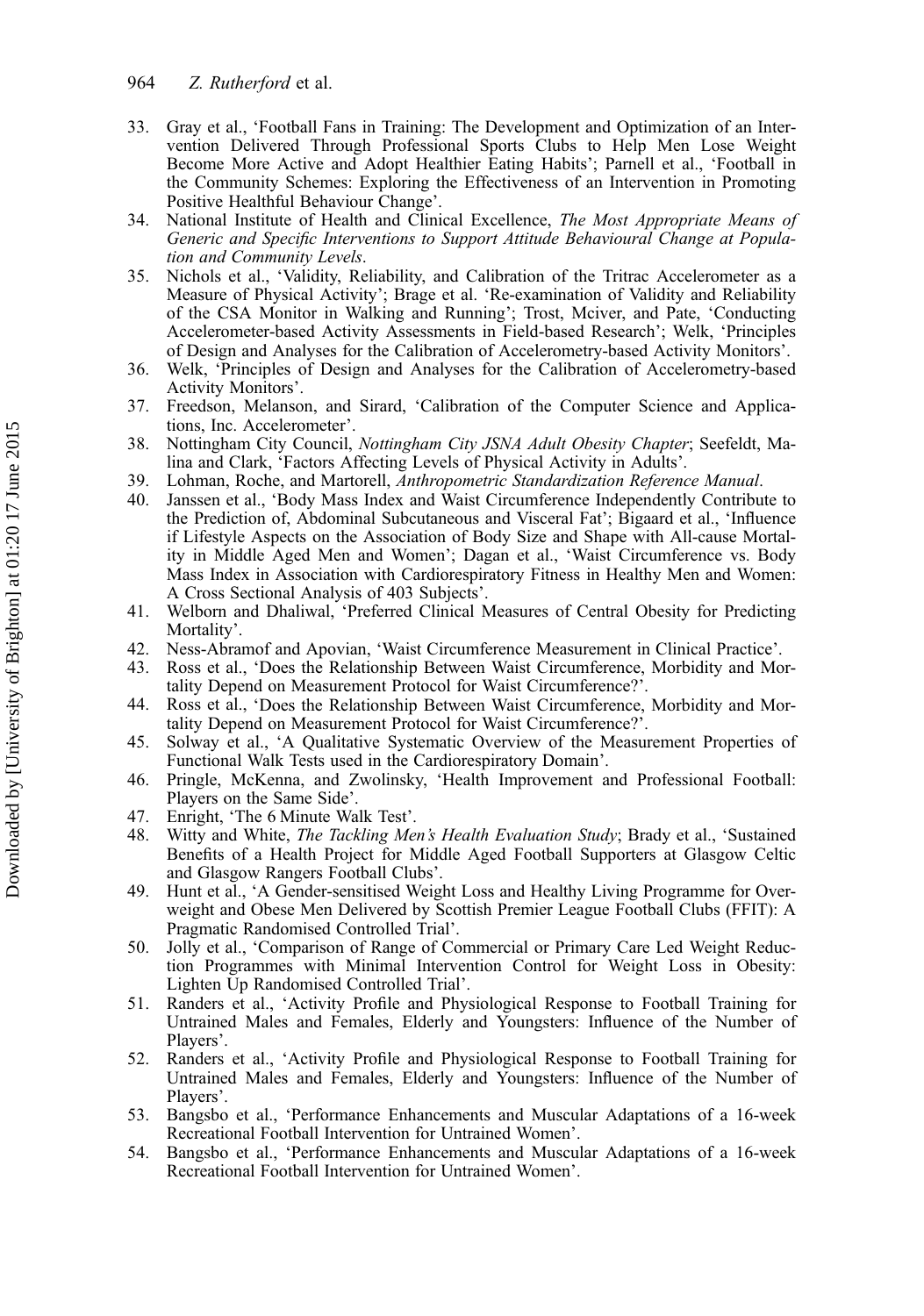- <span id="page-16-0"></span>55. Janssen et al., 'Body Mass Index and Waist Circumference Independently Contribute to the Prediction of, Abdominal Subcutaneous and Visceral Fat'.
- 56. Brown, 'Waist Circumference in Primary Care'; Egger and Dobson, 'Clinical Measures of Obesity and Weight Loss in Men'.
- 57. Jensky et al., 'The Association Between Abdominal Body Composition and Vascular Calcification'.
- 58. Czernichow et al., 'Body Mass Index, Waist Circumference and Waist–hip Ratio: Which is the Better Discriminator of Cardiovascular Disease Mortality Risk? Evidence from an Individual-participant Meta-analysis of 82 864 participants from nine cohort studies'.
- 59. Fujioka et al., 'Improvement of Glucose and Lipid Metabolism Associated with Selective Reduction Of Intra-Abdominal Visceral Fat in Premenopausal Women with Visceral Fat Obesity'.
- 60. Brown,'Waist Circumference in Primary Care'; Egger and Dobson, 'Clinical Measures of Obesity and Weight Loss in Men'.
- 61. Brown,'Waist Circumference in Primary Care'; Egger and Dobson, 'Clinical Measures of Obesity and Weight Loss in Men'.
- 62. Fujioka et al., 'Improvement of Glucose and Lipid Metabolism Associated with Selective Reduction of Intra-abdominal Visceral Fat in Premenopausal Women with Visceral Fat Obesity'.
- 63. Jolly et al., 'Comparison of Range of Commercial or Primary Care Led Weight Reduction Programmes with Minimal Intervention Control for Weight Loss in Obesity: Lighten Up Randomised Controlled Trial'.
- 64. Solway et al., 'A Qualitative Systematic Overview of the Measurement Properties of Functional Walk Tests Used in the Cardiorespiratory Domain'.
- 65. Solway et al., 'A Qualitative Systematic Overview of the Measurement Properties of Functional Walk Tests Used in the Cardiorespiratory Domain'.
- 66. Egger and Dobson, 'Clinical Measures of Obesity and Weight Loss in Men'.
- 67. Brown, 'Waist Circumference in Primary Care'; Egger and Dobson, 'Clinical Measures of Obesity and Weight Loss in Men'.
- 68. Gray et al., 'Football Fans in Training: The Development and Optimization of an Intervention Delivered Through Professional Sports Clubs to Help Men Lose Weight Become More Active and Adopt Healthier Eating Habits'; Pringle et al., 'Effect of a National Programme of Men's Health Delivered in English Premier League Football Clubs.'
- 69. Fitzgerald et al., 'Muscular Fitness and All-cause Mortality: Prospective Observations'.
- 70. Gray et al., 'Football Fans in Training: The Development and Optimization of an Intervention Delivered Through Professional Sports Clubs to Help Men Lose Weight Become More Active and Adopt Healthier Eating Habits'; Pringle et al., 'Effect of a National Programme of Men's Health Delivered in English Premier League Football Clubs'.
- 71. Pringle et al., 'Effect of a National Programme Of Men's Health Delivered in English Premier League Football Clubs.'
- 72. Sherry, '(Re)engaging Marginalized Groups Through Sport: The Homeless World Cup'.
- 73. Caudwell, 'Women's Experiences of Sexuality Within Football Contexts: A Particular and Located Footballing Epistemology'.
- 74. Scraton et al., 'It's Still a Man's Game?' The Experiences of Top Level European Women Footballers'; Butler, Gender Trouble.
- 75. Hunt et al., 'A Gender-sensitised Weight Loss and Healthy Living Programme for Overweight and Obese Men Delivered by Scottish Premier League Football Clubs (FFIT): A Pragmatic Randomised Controlled Trial'.

## References

- Anagnostopoulos, C., and D. Shilbury. 'Implementing Corporate Social Responsibility in English Football: Towards Multi-theoretical Integration'. Sport, Business and Management: An International Journal 3 (2013): 268–84.
- Bangsbo, J., J.J. Nielsen, M. Mohr, M.B. Randers, B.R. Krustrup, J. Brito, L. Nybo, and P. Krustrup. 'Performance Enhancements and Muscular Adaptations of a 16-week Recreational Football Intervention for Untrained Women'. Scandinavian Journal of Medicine & Science in Sports 20 (2010): 24–30.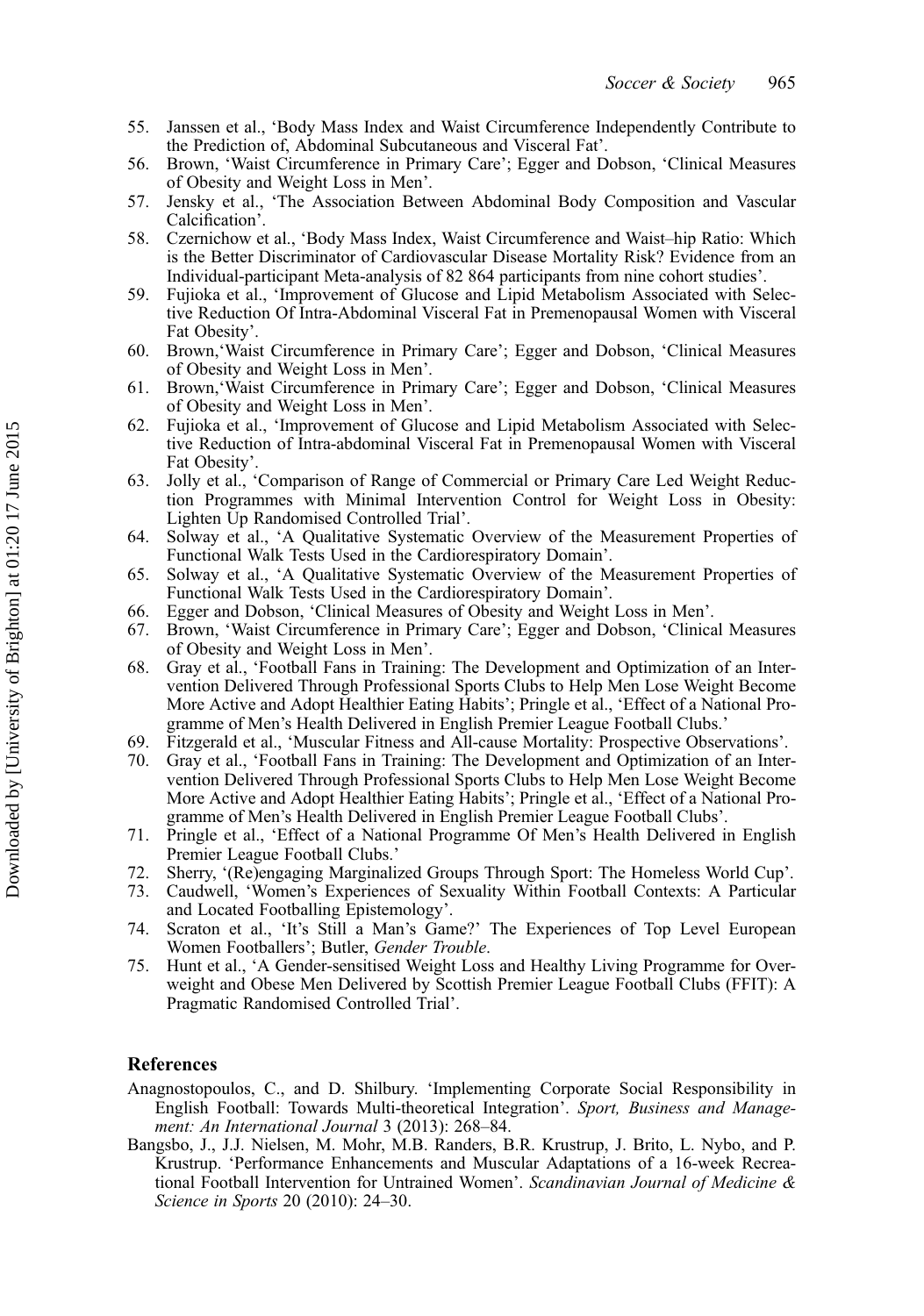- Bigaard, J., J. Christensen, A. Tjønneland, Birthe Lykke Thomsen, K. Overvad, and T.I.A. Sørensen. 'Influence of Lifestyle Aspects on the Association of Body Size and Shape with All-cause Mortality in Middle-aged Men and Women'. Obesity Facts 3 (2010): 252–60.
- Bloyce, D., and A. Smith. Sport Policy and Development: An Introduction. London: Routledge, 2010.
- Brady, A., C. Perry, D. Murdoch, and G. McKay. 'Sustained Benefits of a Health Project for Middle Aged Football Supporters at Glasgow Celtic and Glasgow Rangers Football Clubs'. European Heart Journal 24 (2010): 2696–98.
- Brage, S., N. Wedderkopp, P.W. Franks, L.B. Andersen, and K. Froberg. 'Reexamination of Validity and Reliability of the CSA Monitor in Walking and Running'. *Medicine & Sci*ence in Sports & Exercise 35 (2003): 1447–54.
- Brown, P. 'Waist Circumference in Primary Care'. Primary Care Diabetes 3 (2009): 259–61.
- Brown, W.D., D. McLaughlin, J. Leung, K. A. McCaul, L. Flicker, O. P. Almeida, G. J. Hankey, D. Lopez, and A. Dobson. 'Physical Activity and All-cause Mortality in Older Women and Men'. *British Journal of Sports Medicine* 46 (2012): 664–8.
- Butler, J. Gender Trouble. New York: Routledge, 1990.
- Caudwell, J. 'Women's Experiences of Sexuality within Football Contexts: A Particular and Located Footballing Epistemology'. Football Studies 5 (2002): 24-45.
- Coalter, F. Realising the Potential of Cultural Services: The Case for Sport. London: LGA Publications, 2001.
- Coalter, F. 'Sports Clubs, Social Capital and Social Regeneration: 'Ill-defined Interventions with Hard to Follow Outcomes'?<sup>5</sup> Sport in Society 10 (2007): 37–559.
- Collins, M., and T. Kay. Sport and Social Exclusion. London: Routledge, 2003.
- Conn, V., A. Hafdahl, and D. Mehr. 'Interventions to Increase Physical Activity among Healthy Adults: Meta-analysis of Outcomes'. American Journal of Public Health 101 (2011): 751–8.
- Czernichow, S., A.-P. Kengne, E. Stamatakis, M. Hamer, and G.D. Batty. 'Body Mass Index, Waist Circumference and Waist–Hip Ratio: Which is the Better Discriminator of Cardiovascular Disease Mortality Risk? Evidence from an Individual-Participant Meta-Analysis of 82 864 Participants from Nine Cohort Studies'. Obesity Reviews 12 (2011): 680–7.
- Dagan, S.S., S. Segev, I. Novikov, and R. Danker. 'Waist Circumference vs. Body Mass Index in Association with Cardiorespiratory Fitness in Healthy Men and Women: A Cross Sectional Analysis of 403 Subjects'. Nutritional Journal 12 (2013): 12–20.
- Department for Culture, Media and Sport. Report to the Social Exclusion Unit Arts and Sports. London: HMSO, 1999.
- Egger, G., and A. Dobson 'Clinical Measures of Obesity and Weight Loss in Men'. International Journal of Obesity 24 (2000): 354–7.
- Enright, P.L. 'The 6 Minute Walk Test'. Respiratory Care 48 (2003): 783–5.
- Ezzati, M., A.D. Lopez, A. Rodgers, S. Vander Hoorn, and C.J. Murray. 'Selected Major Risk Factors and Global and Regional Burden of Disease'. The Lancet 360 (2002): 1347–60.
- Fitzgerald, S.J., C.E. Barlow, J.B. Kampert, R.R. Morrow, A.W. Jackson, and S.N. Blair. 'Muscular Fitness and All-cause Mortality: Prospective Observations'. Journal of Physical Activity & Health 1 (2002): 7–18.
- Foresight. The Foresight Report, Tackling Obesities: Future Choices Modelling Future Trends in Obesity and the Impact on Health. London: Department for Innovation, Universities and Skills, 2007.
- Freedson, P.S., E. Melanson, and J. Sirard. 'Calibration of the Computer Science and Applications, Inc. Accelerometer'. Medicine & Science in Sports & Exercise 30 (1998): 777–81.
- Fujioka, S., Y. Matsuzawa, K. Tokunaga, T. Kawamoto, T. Kobatake, Y. Keno, K. Kotani, S. Yoshida, and S. Tarui. 'Improvement of Glucose and Lipid Metabolism Associated with Selective Reduction of Intra-abdominal Visceral Fat in Premenopausal Women with Visceral Fat Obesity'. International Journal of Obesity 15 (1991): 853–9.
- Gortmaker, S., B.A. Swinburn, D. Levy, R. Carter, P.L. Mabry, D.T. Finegood, T. Huang, T. Marsh, and M.J. Moodie. 'Changing the Future of Obesity: Science, Policy, and Action'. The Lancet 378 (2011): 838–47.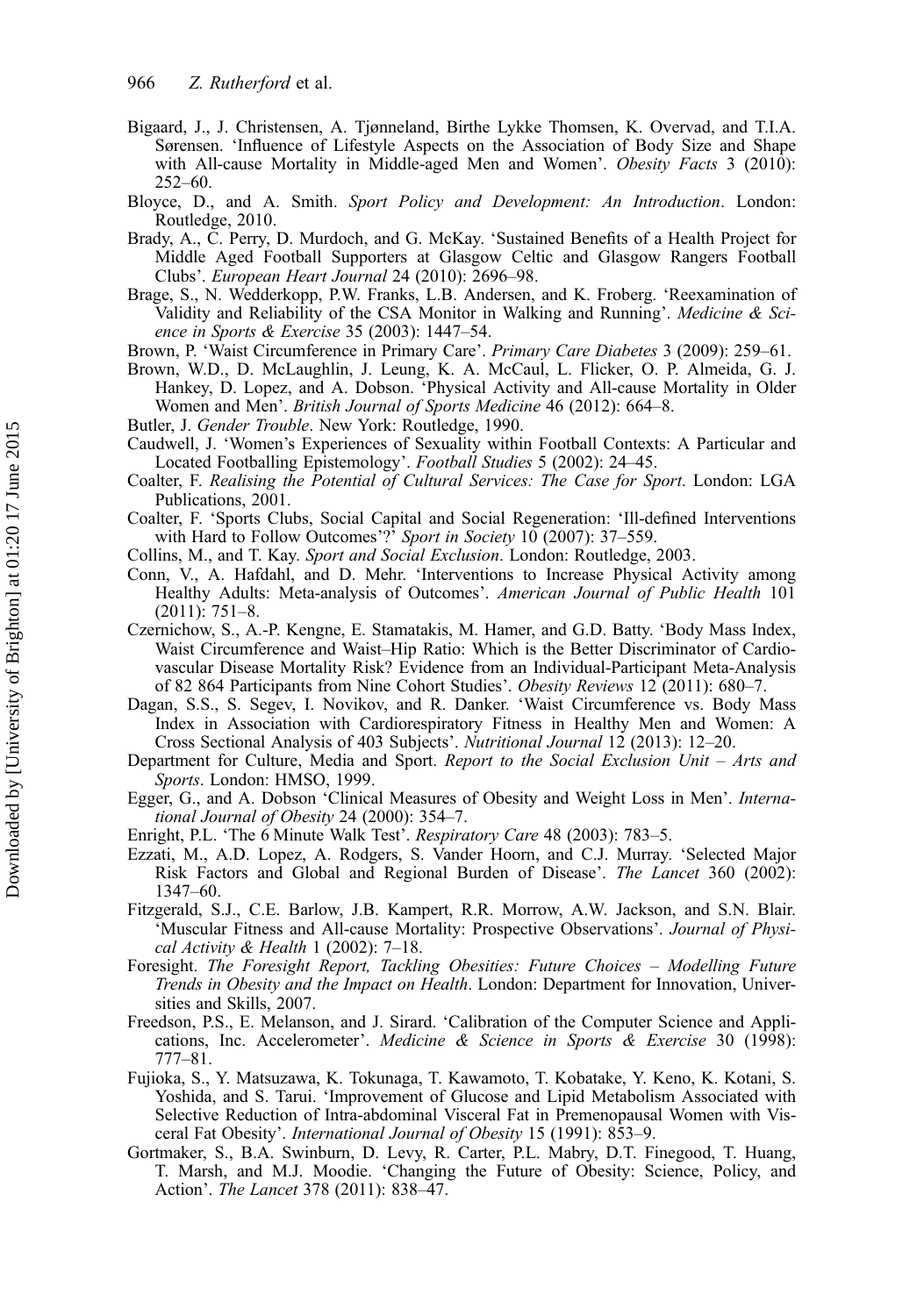Gray, C.M., K. Hunt, N. Mutrie, A.S. Anderson, J. Leishman, L. Dalgarno, and S. Wyke. 'Football Fans in Training: The Development and Optimization of an Intervention Delivered Through Professional Sports Clubs to Help Men Lose Weight, Become More Active and Adopt Healthier Eating Habits'. BMC Public Health 13 (2013): 232–49.

Haslam, D.W., and W.P. James. 'Obesity'. The Lancet 366 (2005): 1197–209.

- Hindley, D., and D. Williamson. 'Measuring and Evaluating Community Sports Projects: Notts County Football in the Community'. In Routledge Handbook of Sport and Corporate Social Responsibility, ed. J.L. Paramio-Salcines, K. Babiak, and G. Walters. London: Routledge, 2013.
- Hirt, E.R., and J.J. Clarkson. 'The Psychology of Fandom: Understanding the Etiology, Motives, and Implications of Fanship'. In Consumer Behavior Knowledge for Effective Sports and Event Marketing, ed. L.R. Kahle and A.G. Close, 59–85. New York: Routledge, 2010.
- Hunt, K., S. Wyke, C.M. Gray, A.S. Anderson, A. Brady, C. Bunn, P.T. Donnan, et al. 'A Gender-sensitised Weight Loss and Healthy Living Programme for Overweight and Obese Men Delivered by Scottish Premier League Football Clubs (FFIT): A Pragmatic Randomised Controlled Trial'. The Lancet 383 (2014): 1211–21.
- International Association for the Study of Obesity. International Obesity Taskforce Prevalence Data. IOFT. [http://www.ioft.org/database/index.asp.](http://www.ioft.org/database/index.asp)
- Janssen, I., S.B. Heymsfield, D.B. Allison, D.P. Kotler, and R. Ross. 'Body Mass Index and Waist Circumference Independently Contribute to the Prediction of Abdominal Subcutaneous and Visceral Fat'. American Journal of Clinical Nutrition 75 (2002): 683–8.
- Jensky, N.E., M.H. Criqui, C.M. Wright, C.L. Wassel, J.E. Alcaraz, and M.A. Allison. 'The Association Between Abdominal Body Composition and Vascular Calcification'. Obesity 19 (2011): 2418–24.
- Jolly, K., A. Lewis, J. Beach, J. Denley, P. Adab, J.J. Deeks, A. Daley, and P. Aveyard. 'Comparison of Range of Commercial or Primary Care Led Weight Reduction Programmes with Minimal Intervention Control for Weight Loss in Obesity: Lighten up Randomised Controlled Trial'. British Medical Journal (2011): 343–59.
- Kahn, R., R.M. Robertson, R. Smith, and D. Eddy. 'The Impact of Prevention on Reducing the Burden of Cardiovascular Disease'. Circulation 118 (2008): 576–85.
- Kopelman, P. 'Health Risks Associated with Overweight and Obesity'. Obesity Reviews 8, no. s1 (2007): 13–7.
- Logue, J., L. Thompson, F. Romanes, D.C. Wilson, J. Thompson, and N. Sattar. 'Management of Obesity: Summary of SIGN Guideline'. British Medical Journal 340 (2010): c154.
- Lohman, T.G., A.F. Roche, and R. Martorell, eds. Anthropometric Standardization Reference Manual. Champaign, IL: Human Kinetics, 1988. <http://www.bmj.com/content/340/bmj.c154>
- McGuire, B., and R. Fenoglio. Football in the Community: Resources and Opportunities. Manchester Metropolitan University, Department of Exercise and Sport Science, 2004.
- Mellor, G. '"The Janus‐faced Sport": English Football, Community and the Legacy of the "Third Way"'. Soccer & Society 9 (2008): 313–24.
- National Institute of Health and Clinical Excellence. The Most Appropriate Means of Generic and Specific Interventions to Support Attitude Behavioural Change at Population and Community Levels. London: National Institute of Health and Clinical Excellence, 2007.
- Ness-Abramof, R., and C.M. Apovian. 'Waist Circumference Measurement in Clinical Practice'. Nutrition in Clinical Practice 23 (2008): 397–404.
- NHS Information Centre. Health Survey for England-2008 Trend Tables. NHS. [http://www.](http://www.ic.nhs.uk/statistics-and-data-collections/health-and-lifestyles-related-surveys/health-survey-for-england/health-survey-for-england–2008-trend) [ic.nhs.uk/statistics-and-data-collections/health-and-lifestyles-related-surveys/health-survey](http://www.ic.nhs.uk/statistics-and-data-collections/health-and-lifestyles-related-surveys/health-survey-for-england/health-survey-for-england–2008-trend)[for-england/health-survey-for-england](http://www.ic.nhs.uk/statistics-and-data-collections/health-and-lifestyles-related-surveys/health-survey-for-england/health-survey-for-england–2008-trend)–2008-trend.
- Nichols, G. Sport and Crime Reduction: The Role of Sports in Tackling Youth Crime. London: Routledge, 2007.
- Nichols, J.F., C.G. Morgan, J.A. Sarkin, J.F. Sallis, and K.J. Calfas. 'Validity, Reliability, and Calibration of the Tritrac Accelerometer as a Measure of Physical Activity'. Medicine & Science in Sports & Exercise 31 (1999): 908–12.
- Nottingham City Council. Nottingham City JSNA Adult Obesity Chapter. Nottingham City Council. <http://www.nottinghaminsight.org.uk/insight/jsna/adults/jsna-adult-obesity.aspx>.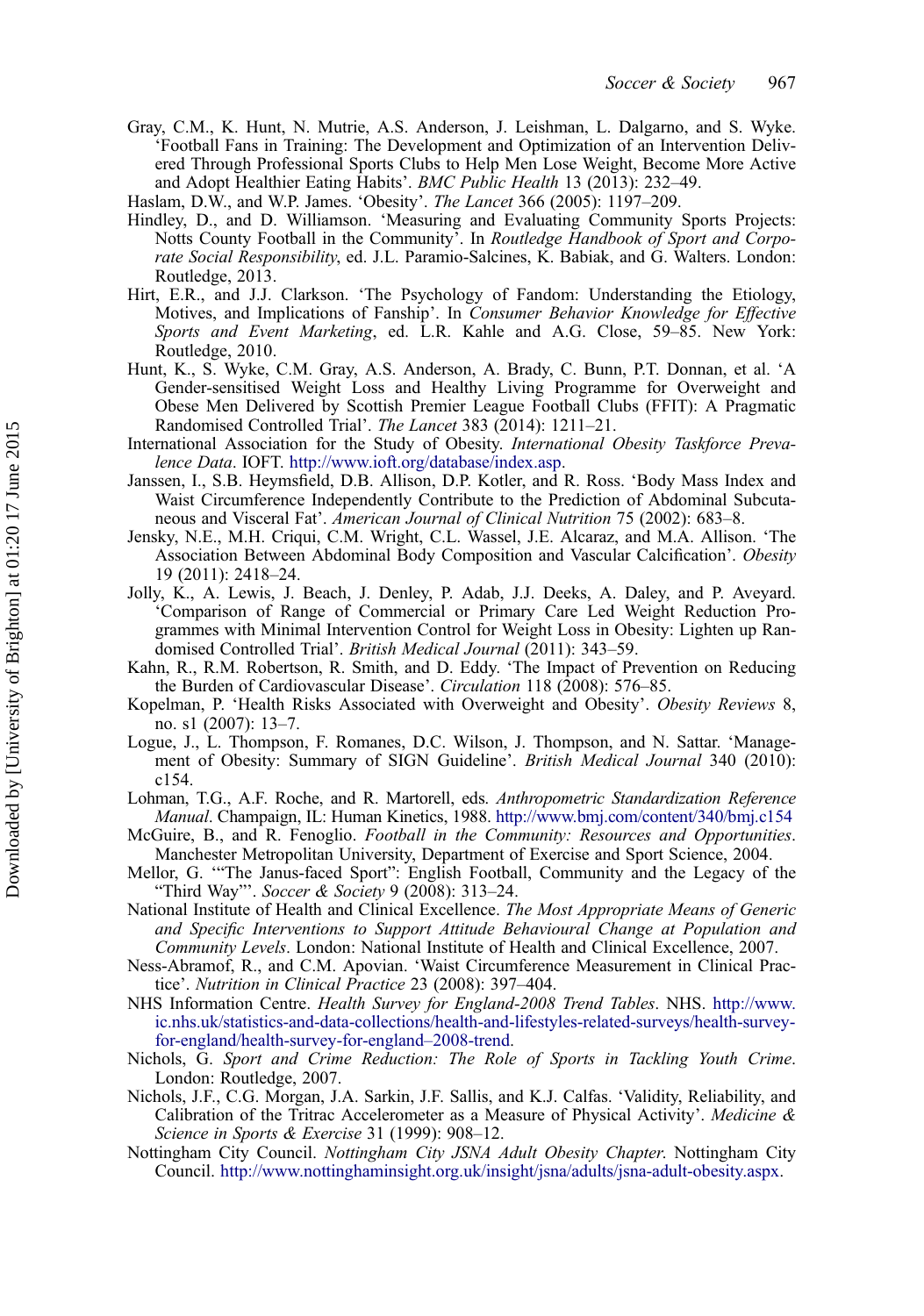- Ottesen, L., R.S. Jeppesen, and B.R. Krustrup. 'The Development of Social Capital through Football and Running: Studying an Intervention Program for Inactive Women'. Scandinavian Journal of Medicine & Science in Sports 20 (2013): 118–31.
- Parnell, D., G. Stratton, B. Drust, and D. Richardson. Implementing Monitoring and Evaluation' Techniques within a Premier League Football in the Community Programme: A Case Study Involving Everton in the Community. In Routledge Handbook of Sport and Corporate Social Responsibility, ed. J.L. Paramio-Salcines, K. Babiak, and G. Walters. London: Routledge, 2013.
- Parnell, D., G. Stratton, B. Drust, and D. Richardson. 'Football in the Community Schemes: Exploring the Effectiveness of an Intervention in Promoting Healthful Behaviour Change'. Soccer & Society 14 (2013): 35–51.
- Perkins, S. 'Exploring Future Relationships Between Football Clubs and Local Government'. In The Future of Football: Challenges for the Twenty-first Century, ed. J. Garland, D. Malcolm, and M. Rowe, 102–13. London: Frank Cass, 2000.
- Priest, N.R. Armstrong, J. Doyle, and E. Waters. 'Interventions Implemented Through Sporting Organisations for Increasing Participation in Sport'. Cochrane Database System Review 3 (2008a) No.: CD004812. 1–17. doi:[10.1002/14651858.CD004812.pub3](http://dx.doi.org/10.1002/14651858.CD004812.pub3).
- Priest, N., R. Armstrong, J. Doyle, and E. Waters. 'Policy Interventions Implemented Through Sporting Organisations for Promoting Healthy Behaviour Change'. Cochrane Database System Review 3 (2008b) No.: CD004809. 1–18. doi:[10.1002/](http://dx.doi.org/10.1002/14651858.CD004809.pub3) [14651858.CD004809.pub3.](http://dx.doi.org/10.1002/14651858.CD004809.pub3)
- Pringle, A. 'The Growing Role of Football as a Vehicle for Interventions in Mental Health Care'. Journal of Psychiatric and Mental Health Nursing 16 (2009): 553–7.
- Pringle, A., J. McKenna, and S. Zwolinsky. 'Health Improvement and Professional Football: Players on the Same Side?' Journal of Policy Research in Tourism, Leisure and Events 5 (2013): 207–12.
- Pringle, A., S. Zwolinsky, J. McKenna, A. Daly-Smith, S. Robertson, and A. White. 'Effect of a National Programme of Men's Health Delivered in English Premier League Football Clubs'. Public Health 127 (2013): 18–26.
- Pringle, A., S. Zwolinsky, A. Smith, S. Robertson, J. McKenna, and A. White. 'The Preadoption Demographic and Health Profiles of Men Participating in a Programme of Men's Health Delivered in English Premier League Football Clubs'. Public Health 125 (2011): 411–6.
- Randers, M.B., L. Nybo1, J. Petersen, J.J. Nielsen, L. Christiansen, M. Bendiksen, J. Brito1 et al. 'Activity Profile and Physiological Response to Football Training for Untrained Males and Females, Elderly and Youngsters: Influence of the Number of Players'. Scandinavian Journal of Medicine Science and Sports 20 (2010): S14–23.
- Ross, R., T. Berentzen, A.J. Bradshaw, I. Janssen, H.S. Kahn, P.T. Katzmarzyk, J.L. Kuk, et al. 'Does the Relationship Between Waist Circumference, Morbidity and Mortality Depend on Measurement Protocol for Waist Circumference?' Obesity Reviews 9 (2008): 312–25.
- Scraton, S., K. Fasting, G. Pfister, and A. Bunuel. '"It's Still A Man's Game?" The Experiences of Top-level European Women Footballers'. International Review for the Sociology of Sport 34 (1999): 99–111.
- Seefeldt, V., R.M. Malina, and M.A. Clark. 'Factors Affecting Levels of Physical Activity in Adults'. Sports Medicine 32 (2002): 143–68.
- Sherry, E. '(Re)engaging Marginalized Groups through Sport: The Homeless World Cup'. International Review for the Sociology of Sport 45 (2010): 59–71.
- Solway, S., D. Brooks, Y. Lacasse, and S. Thomas. 'A Qualitative Systematic Overview of the Measurement Properties of Functional Walk Tests Used in the Cardiorespiratory Domain'. Chest Journal 119 (2001): 256–70.
- Spaaij, R. 'The Social Impact of Sport: Diversities, Complexities and Contexts'. Sport in Society 12 (2009): 1109–17.
- Tacon, R. 'Football and Social Inclusion: Evaluating Social Policy'. Managing Leisure 12 (2007): 1–23.
- Trost, S.G., K.L. Mciver, and R.R. Pate. 'Conducting Accelerometer-based Activity Assessments in Field-based Research'. Medicine & Science in Sports & Exercise 37 (2005): S531–43.